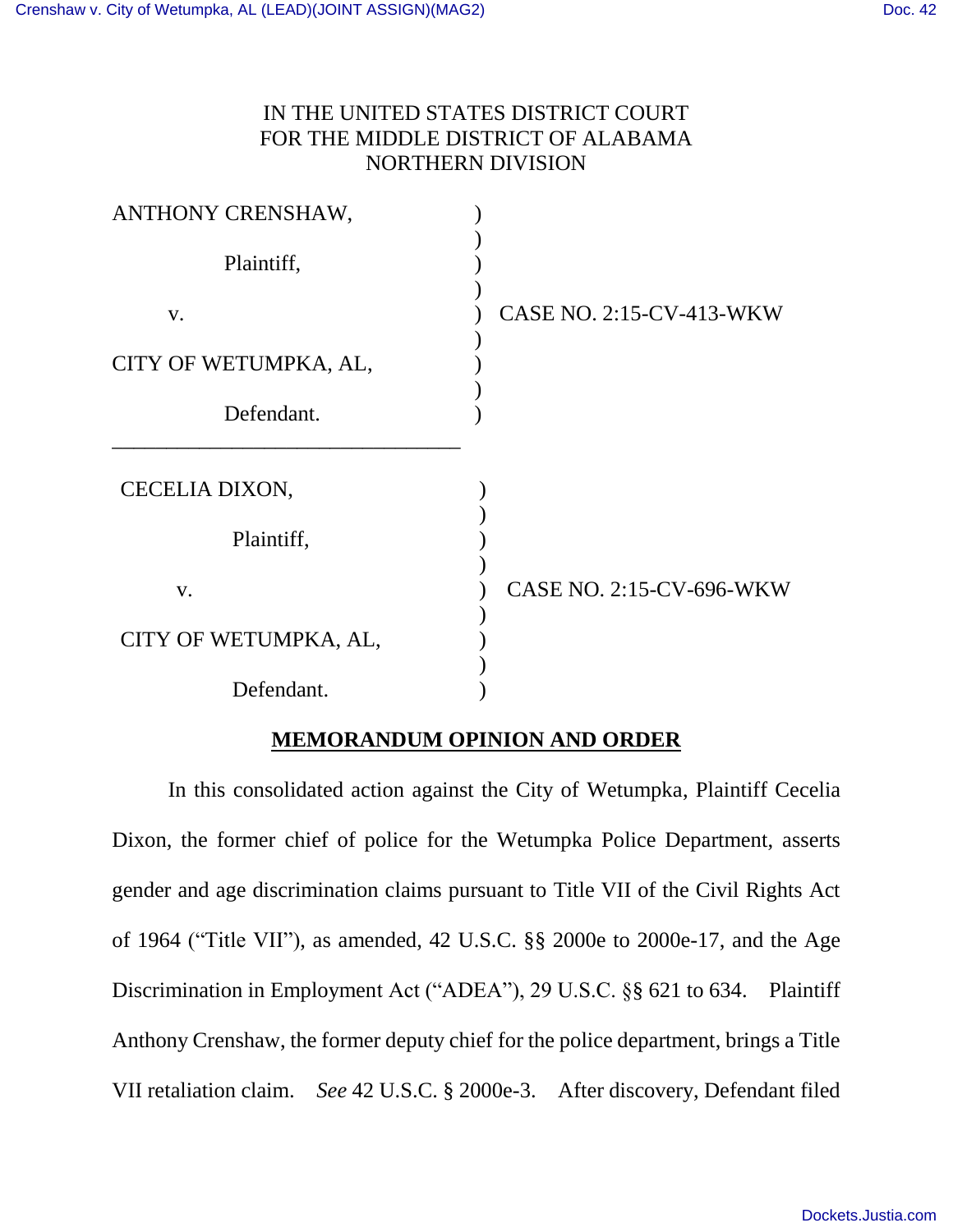a motion for summary judgment on all claims (Doc. # 21), and the parties briefed the motion. In the Report and Recommendation, filed pursuant to 28 U.S.C. § 636(b), the Magistrate Judge recommends the denial of Defendant's summary judgment motion. (Doc. # 38.) Defendant filed an objection to the Recommendation (Doc. # 39) to which Plaintiffs replied (Doc. # 41).

After an independent and *de novo* review of those portions of the Recommendation to which Defendant objects, *see* § 636(b), the court adopts the Magistrate Judge's Recommendation as to Dixon's claims, but with additional discussion on the issue of Dixon's status as an "employee" under Title VII and the ADEA. Furthermore, the Recommendation is due to be adopted as to the recommended decision on Crenshaw's claims, with the exception that the court finds that Crenshaw abandoned his Title VII claim that he suffered retaliation when he was placed on administrative leave. The motion for summary judgment will be granted on this claim only and otherwise will be denied.

## **I. STANDARD OF REVIEW**

A party's timely written objections to a magistrate judge's report and recommendation require this court's *de novo* review of those portions of the report to which the party objects. *See* 28 U.S.C. § 636(b); *see also Marsden v. Moore*, 847 F.2d 1536, 1548 (11th Cir. 1988) ("Frivolous, conclusive, or general objections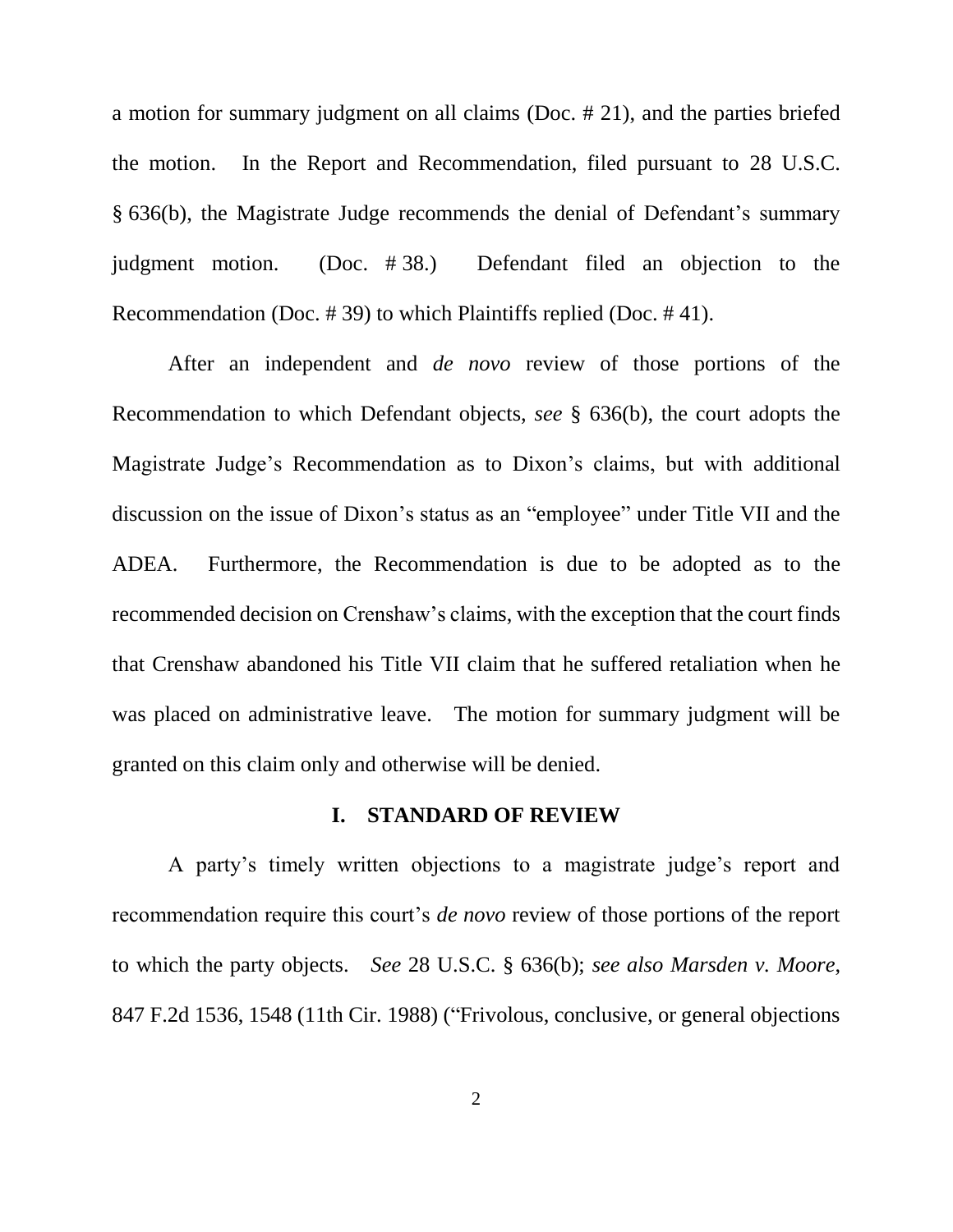need not be considered by the district court."). After completing its review, applying the same standard as the magistrate judge, the court may accept, reject, or modify the report, in whole or in part. *See* 28 U.S.C. § 636(b).

#### **II. BACKGROUND**

Dixon served as the chief of police for the City of Wetumpka from February 2009 until October 2014. The Council of the City of Wetumpka ("city council"), whose members are elected and include the mayor, voted unanimously to appoint Dixon as chief of police for the City of Wetumpka on February 20, 2009, and again on January 22, 2013. (Doc. # 21-1 (Feb. 20, 2009 city council minutes); Doc. # 21- 4 (Jan. 22, 2013 city council minutes).) The next year, on September 11, 2014, the city council convened a special meeting to consider Dixon's termination for alleged improprieties uncovered in an outside investigation of internal complaints lodged against her and her deputy chief (Crenshaw). At that meeting, the city council voted to provide notice to Dixon of proposed discipline up to and including termination as chief of police. The minutes from the September 11, 2014 meeting indicate that, after receipt of notice, Dixon would have ten days to request a hearing before the city council. (Doc. # 21-6 (Sept. 11, 2014 city council minutes).) After a publicly held pre-disciplinary hearing, the city council voted to terminate Dixon as chief of police, effective immediately. (Doc. # 21-16 (Oct. 2, 2014 city council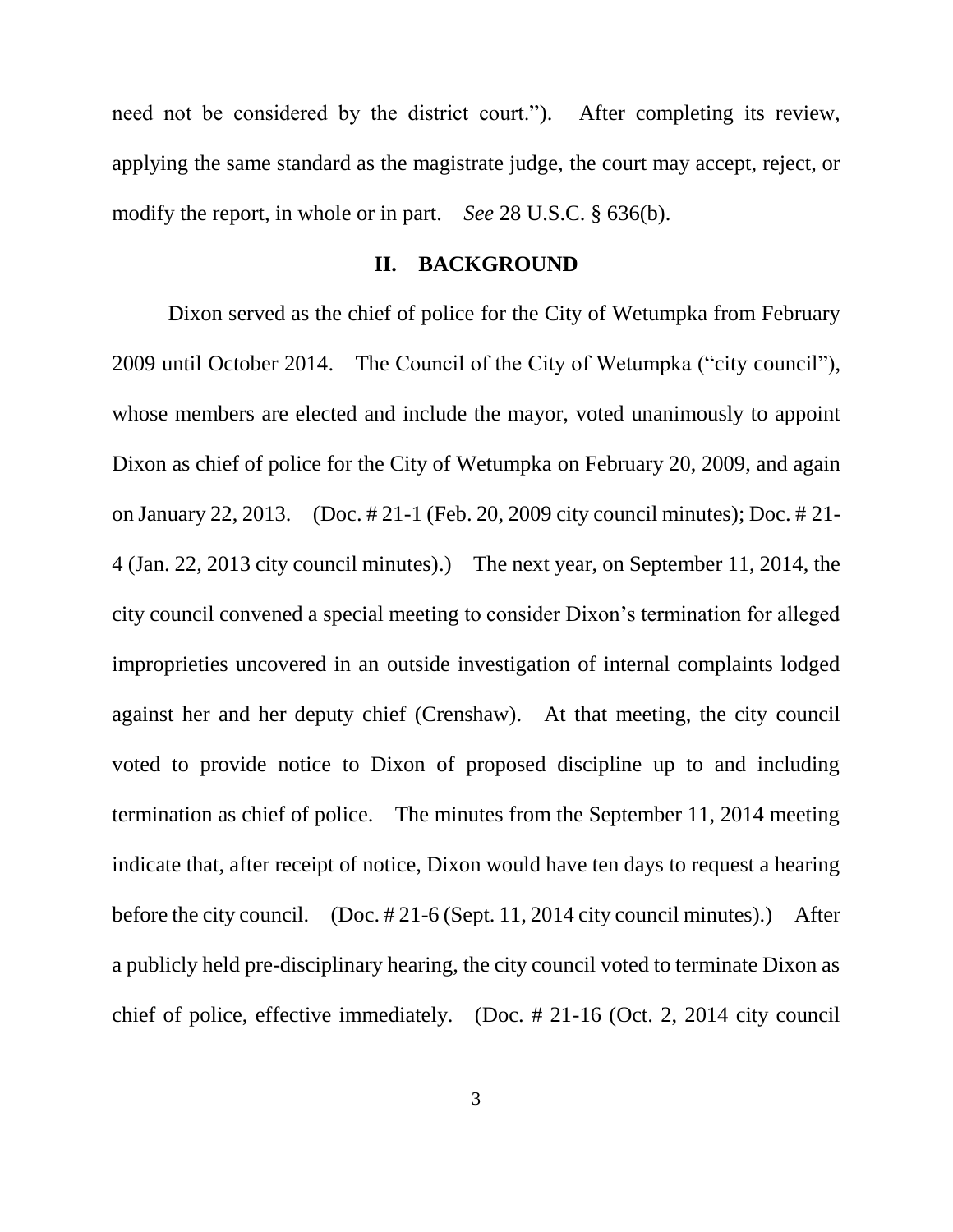minutes).) Dixon contends that her termination was a pretext and that the council members, at the mayor's direction, actually dismissed her because she is female and over the age of forty, in violation of Title VII and the ADEA.

Crenshaw began serving as Dixon's deputy chief in April 2009. In July 2014, he was placed on paid administrative leave, pending the results of the outside investigation. The adverse findings of the investigation resulted in Crenshaw's demotion to a lieutenant within the police department in November 2014. Crenshaw contends that his demotion was in retaliation for his refusal to assist the mayor in his plan to get rid of Dixon because the mayor did not want a female, especially an older female, to serve as the chief of police. He brings his claim under Title VII.

Because the factual background is set forth in detail in the Recommendation, it is not necessary to recite all of the facts here. Other relevant facts are discussed in the analysis of the objections and the Recommendation.

## **III. DISCUSSION**

# **A. Defendant's Motion for Summary Judgment on Dixon's Claims**

The Recommendation concludes that "summary judgment would be improper on the issue of Dixon's status as an 'employee' and whether her position comes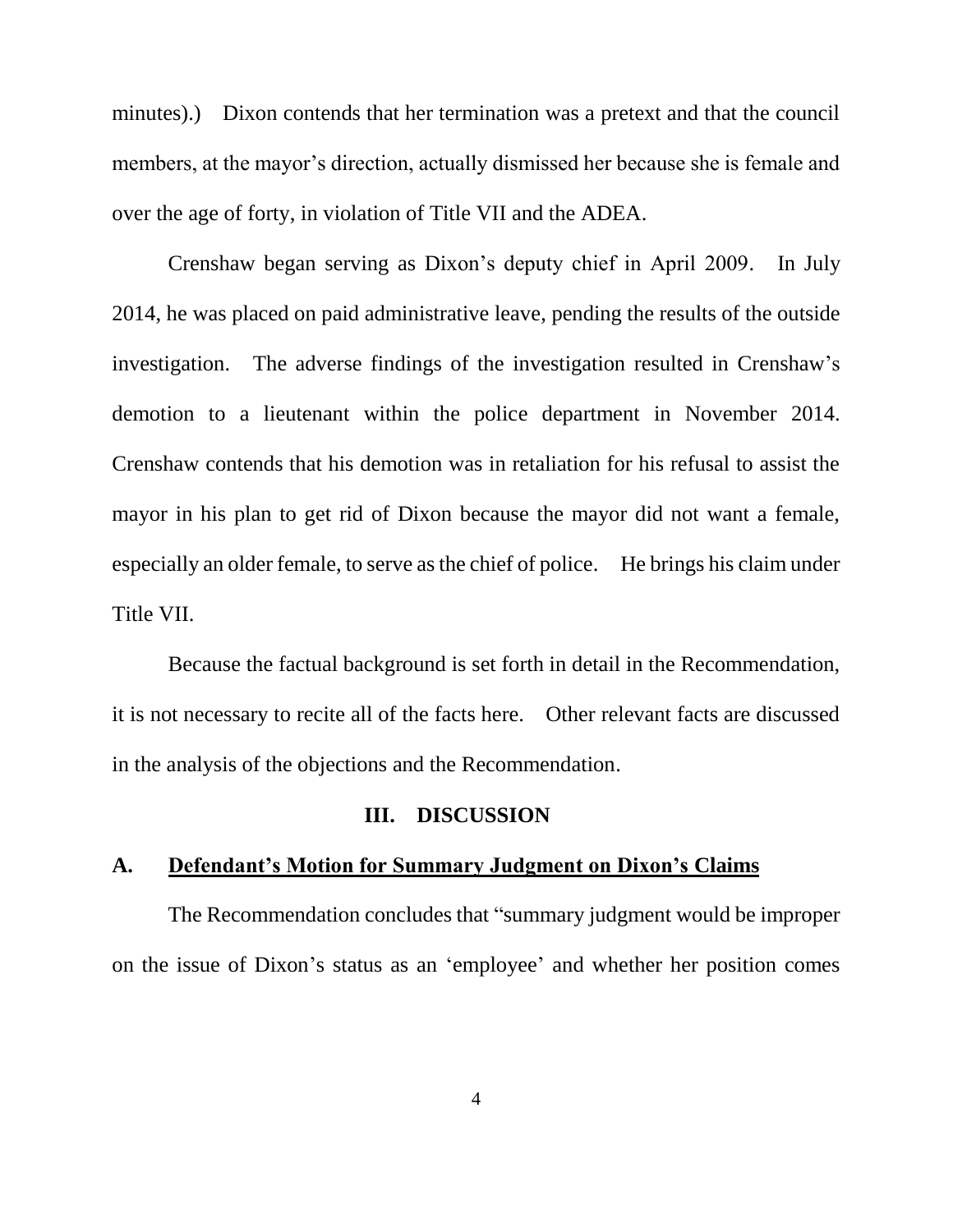within the policy maker exception to Title VII and the ADEA." (Doc. #38, at 14.) Defendant objects to this conclusion, but the objections are due to be overruled.

Dixon alleges that Defendant terminated her employment as chief of police because of her age and gender in violation of Title VII and the ADEA. Only an "employee" can bring an action under Title VII and the ADEA. These statutes define an "employee" as "an individual employed by the employer."<sup>1</sup> 42 U.S.C. § 2000e(f) (Title VII); 29 U.S.C. § 630(f) (ADEA). There are four express exemptions to the "employee" definition, including an exemption for an elected official's "appointee on the policy making level." 42 U.S.C. § 2000e(f); 29 U.S.C. § 630(f). But this exemption does not apply if the appointee is "subject to the civil service laws of a State government, governmental agency or political subdivision." 42 U.S.C. § 2000e(f); 29 U.S.C. § 630(f). In other words, an "employee" under Title VII and the ADEA includes an appointee on the policy making level who is subject to state or local governmental civil service laws, but it does not include an appointee on the policy making level who is *not* subject to the civil service laws.

"[A] plaintiff's status as an employee under Title VII is a question of federal, rather than of state, law . . . ." *Calderon v. Martin County*, 639 F.2d 271, 272–73

<sup>&</sup>lt;sup>1</sup> Because Title VII and the ADEA contain virtually identical definitions of "employee," the Magistrate Judge correctly observed that the analysis, for purposes of resolving these consolidated cases, is the same under both statutes.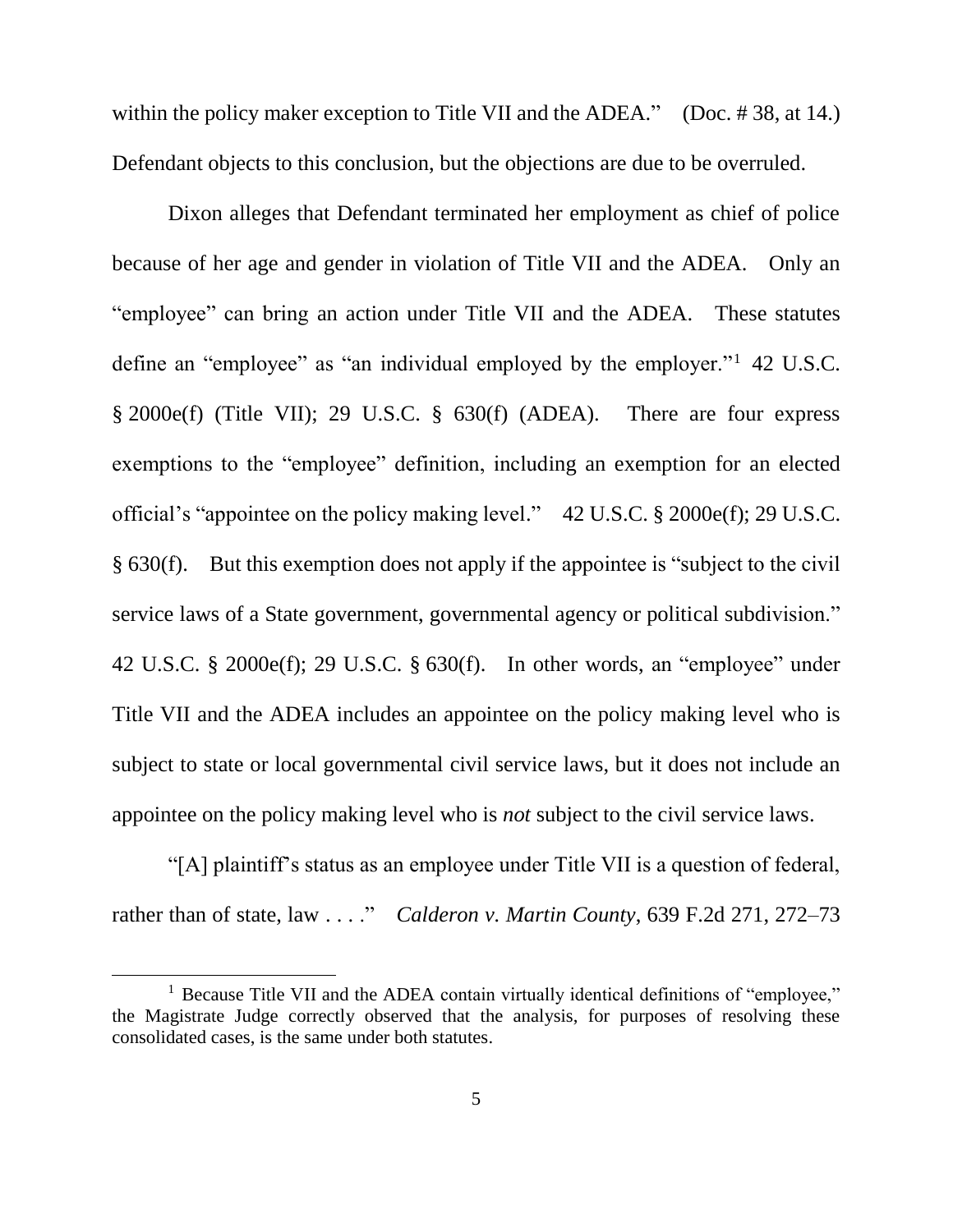(5th Cir. Mar. Unit B 1981). However, "[s]tate law is relevant insofar as it describes the plaintiff's position, including his duties and the way he is hired, supervised and fired." *Id.* at 273.

Defendant urged the Magistrate Judge to find that the Wetumpka chief of police fits within the policy making appointee exception to "employee" status under Title VII and the ADEA. Dixon countered that, as chief of police, she was subject to the civil service laws of the State of Alabama, at least insofar as concerns disciplinary actions, and, thus, was an employee under Title VII and the ADEA. Alternatively, Dixon argued that a policy making appointee must "advise an elected official in the exercise of Constitutional powers," which Dixon says she did not do as chief of police. (Doc.  $\# 23$ , at 16.)

In the Recommendation, the Magistrate Judge observed that there appeared to be no dispute that Dixon was an "appointee." (Doc. # 38, at 13.) He found, however, that there was a genuine dispute of material fact "as to the nature of Dixon's position and her actual role" and that, therefore, summary judgment was inappropriate. (Doc. # 38, at 14.) Furthermore, the Magistrate Judge also concluded that the evidence was too barebones to discern whether the position of chief of police was subject to the civil service laws, referencing the one-page excerpt from the City of Wetumpka's Personnel Rules (Doc. # 23-10) and given the absence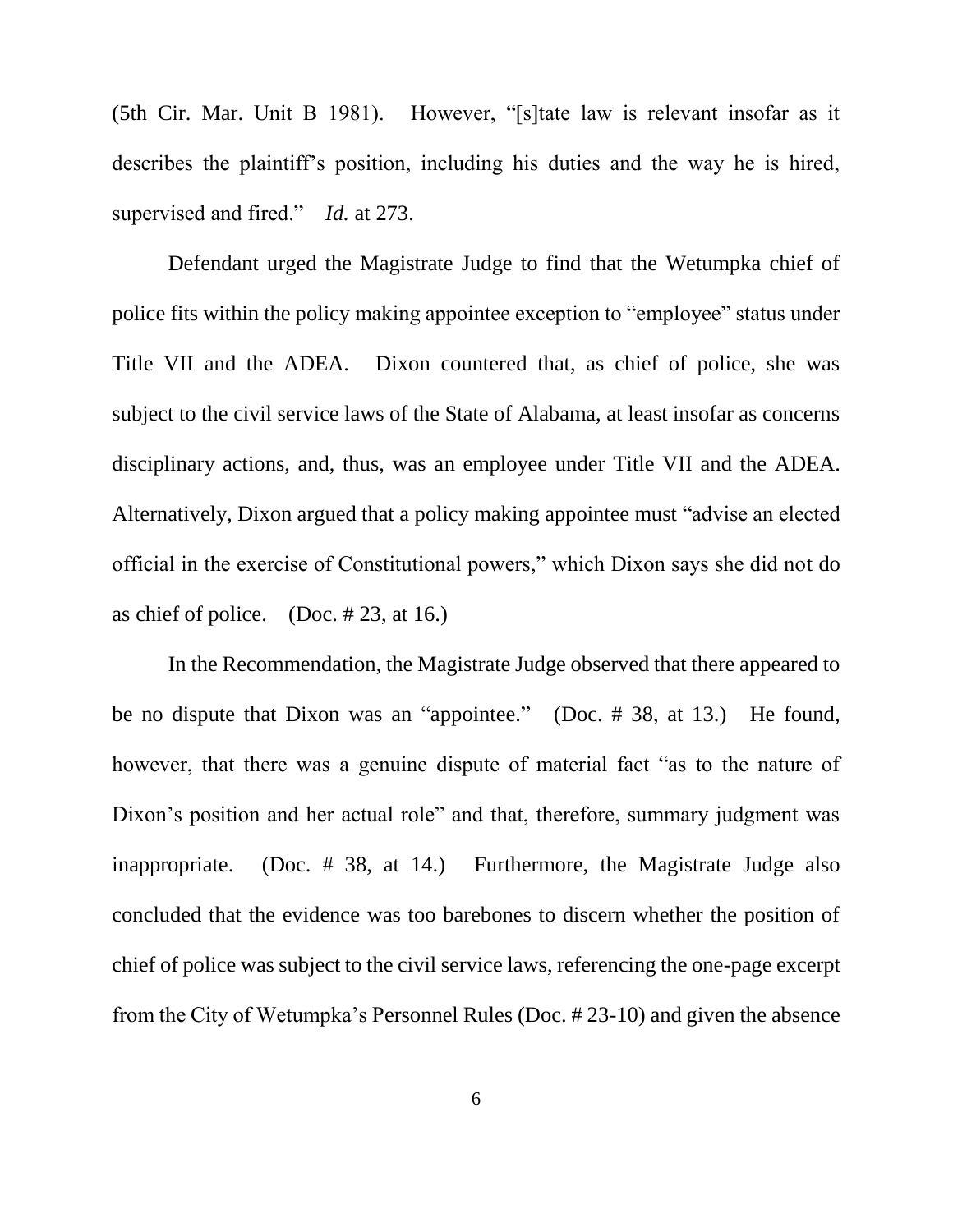of clear and controlling law on the issue. (Doc. # 38, at 10–12.) Defendant objects to these findings, but the Recommendation is correct.

Whether Dixon falls within the Title VII/ADEA "employee" exemption for policy making appointees raises two questions. The first is whether Dixon occupied an appointed position on the policy making level, and, if so, the second is whether Dixon's position of chief of police is subject to the City of Wetumpka's civil service laws. However, to understand fully why the Recommendation did not err in concluding that summary judgment should be denied on the issues of whether Dixon was an appointee on the policy making level and whether she was subject to the civil service laws of the City of Wetumpka, it is helpful to discern the parties' burdens under Title VII and the ADEA to demonstrate Dixon's status as an "employee." The burden of proof is an issue untouched in the summary judgment briefing.

# *1. Burden of Proof*

Title VII and the ADEA define an "employee" as "an individual employed by an employer," but then lists four exemptions to that definition and ends with a "civil service" exception to the four exemptions. 42 U.S.C. § 2000e(f) (Title VII); 29 U.S.C. § 630(f) (ADEA). Three things are subject to proof: (1) whether Dixon was an "employee"; (2) whether she was exempt from employee status as an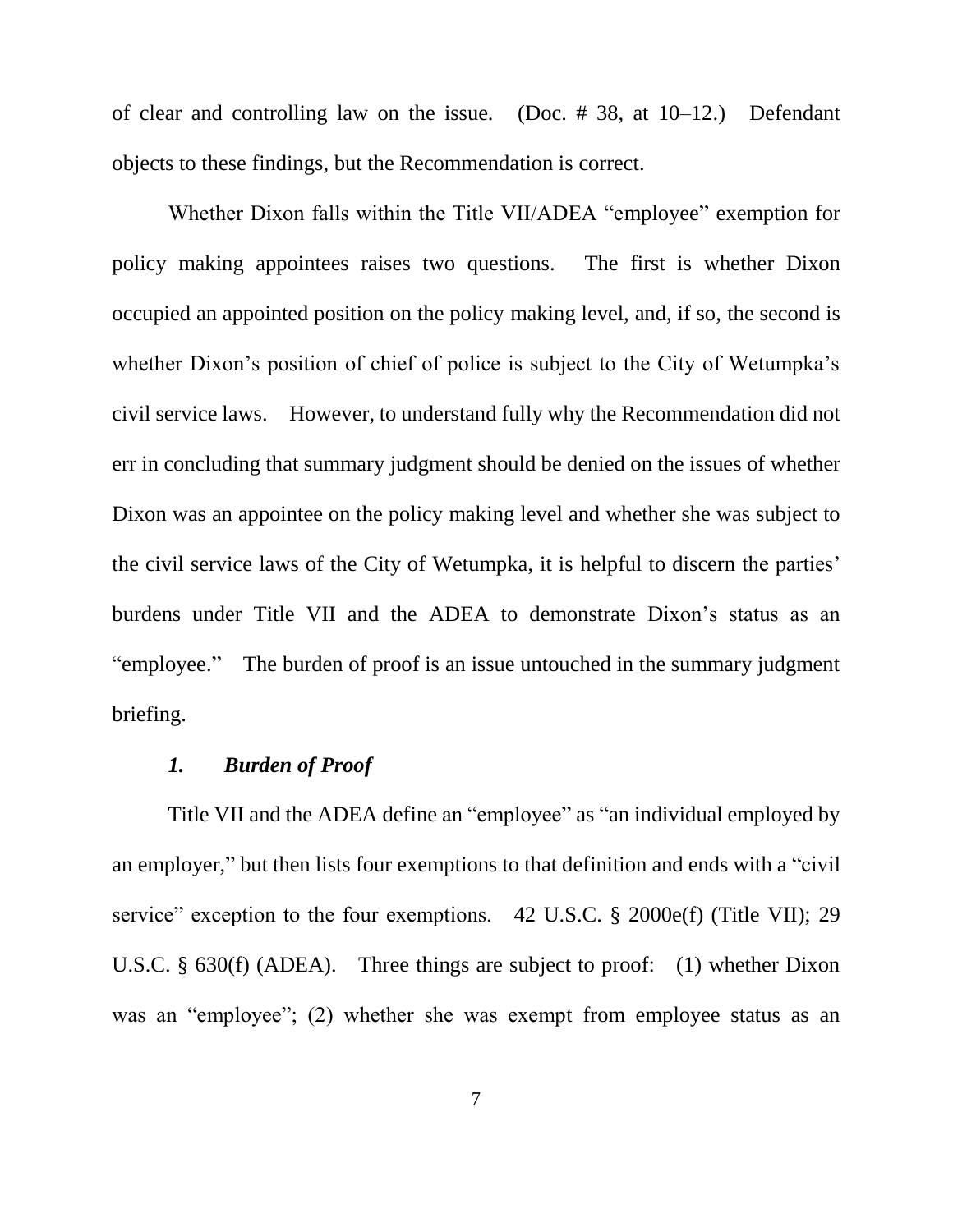appointee on the policy making level; and (3) whether Dixon was subject to the civil service laws.

## **a. Employee**

 $\overline{a}$ 

Dixon bears the burden of demonstrating that she meets the general definition of an "employee" under Title VII and the ADEA. In other words, whether Dixon was an "individual employed by an employer" is an element of her prima facie case.<sup>2</sup> This finding is consonant with the U.S. Supreme Court's decision in *Arbaugh v. Y&H Corp.*, 546 U.S. 500 (2006). There, the Court held that Title VII's definition of an "employer," which includes only those entities with fifteen or more employees, "is an element of a plaintiff's claim for relief, not a jurisdictional issue." *Id.* at 516. Title VII defines "employee" in the same section, § 2000e, that it defines "employer," which was addressed in *Arbaugh*. Consequently, the term "employee" would seem to serve a similar function to that of "employer" for purposes of a plaintiff's prima facie case. For this reason, it seems unlikely that the Court would treat the term "employee" different from the term "employer" for purposes of a plaintiff's prima facie case. And because the ADEA's definition of "employee" parallels Title VII's definition, the same conclusion is reached as to a plaintiff's proof on an ADEA claim.

<sup>&</sup>lt;sup>2</sup> Defendant has not argued on summary judgment that Dixon did not satisfy the general definition of "employee."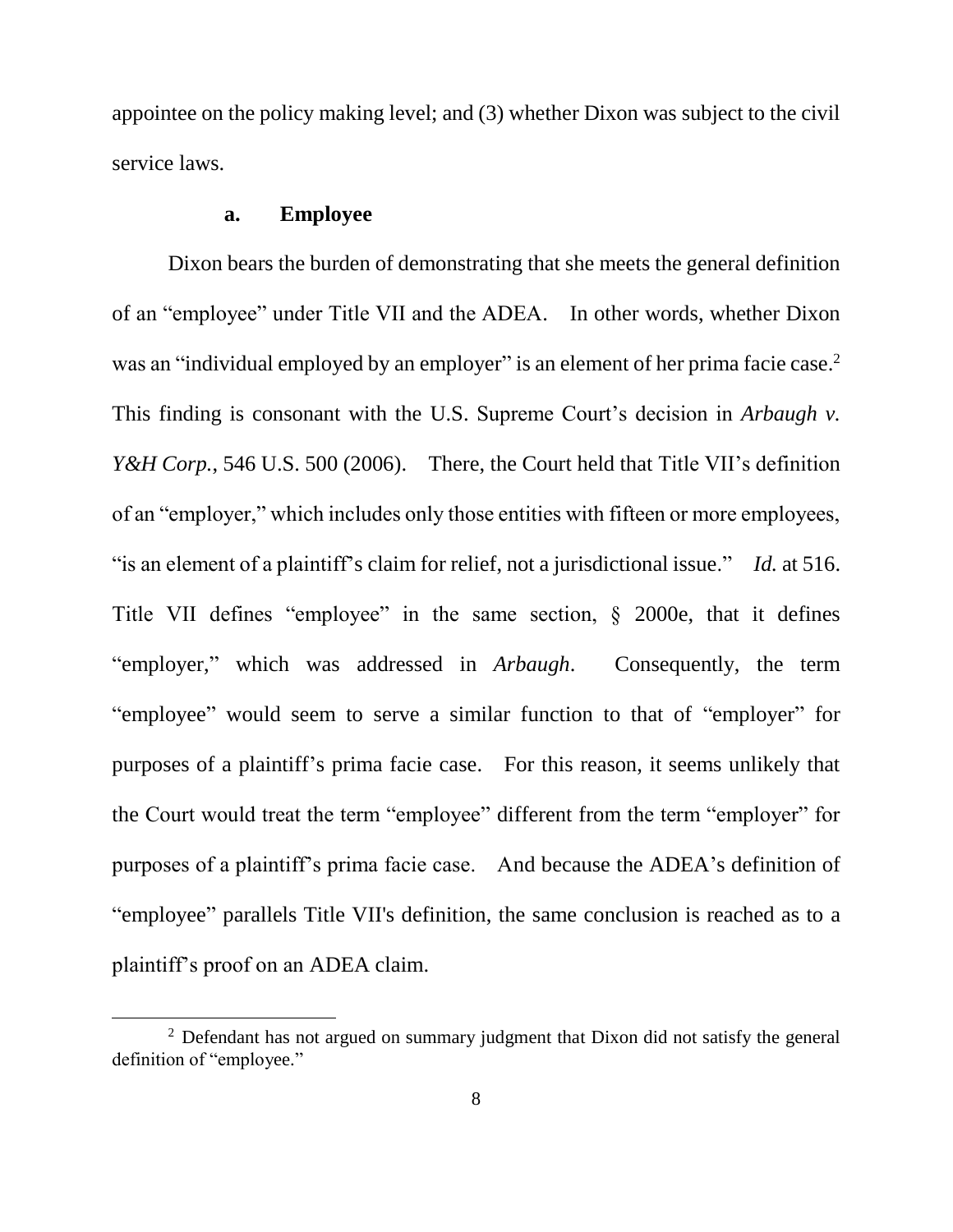#### **b. Exemptions**

As for the exemptions, the court uncovered no Eleventh Circuit decision addressing which party bears the burden of proving the exemptions to Title VII's or the ADEA's definition of "employee." Whether Dixon or Defendant must prove the exemptions turns on whether the exemptions are part of an employee's prima facie case or are affirmative defenses that the employer must plead and prove.

"An affirmative defense raises matters extraneous to the plaintiff's prima facie case." *In re Rawson Food Serv., Inc.*, 846 F.2d 1343, 1349 (11th Cir. 1988) (citation omitted). The Eleventh Circuit has recognized that cases "have generally treated statutory exceptions from remedial statutes as affirmative defenses." *Jackson v. Seaboard Coast Line R.R. Co.*, 678 F.2d 992, 1013 (11th Cir. 1982) (collecting cases and holding that the § 703(h) (bona fide seniority system) exemption of Title VII is an affirmative defense). The statutory provisions in Title VII and the ADEA that define "employee" carve out four exemptions to the definition of "employee"; thus, where the exemption applies, the "employee" has no remedy under either statute. These exemptions fall within the Eleventh Circuit's general observation in *Jackson*.

Moreover, the Fifth Circuit has reasoned—persuasively—that the personal staff exemption (one of the four "employee" exemptions) "is an affirmative defense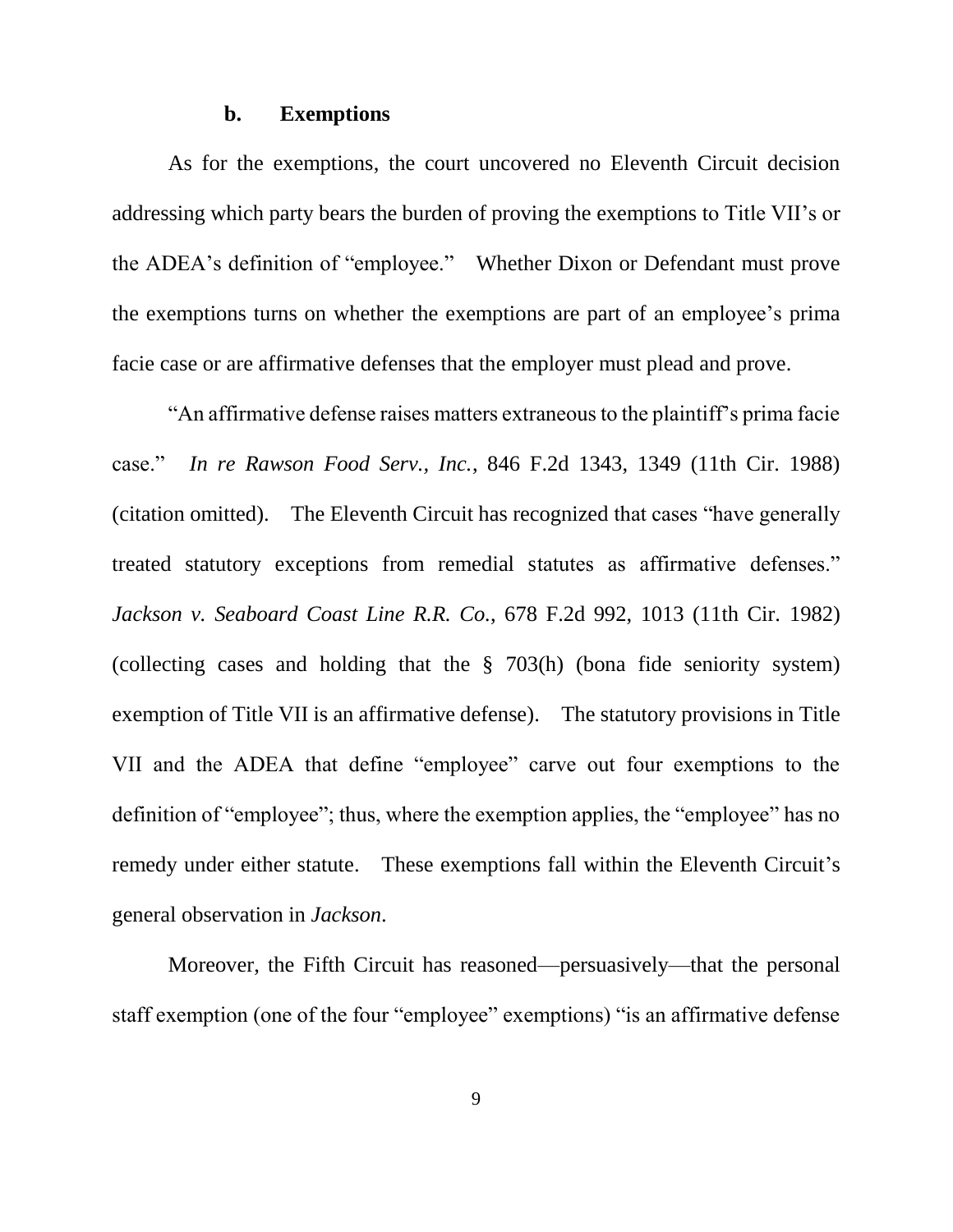that must be pleaded under [Federal Rule of Civil Procedure] 8(c)" because it "allows the defendant to avoid liability even if the plaintiff meets his burden of proof under Title VII." *Oden v. Oktibbeha County, Mississippi*, 246 F.3d 458, 467 (5th Cir. 2001) (citing *Teneyuca v. Bexar County*, 767 F.2d 148, 152 (5th Cir. 1985)). Hence, the *Oden* court held that the employer bears the burden of demonstrating that the personal staff exemption applies. *See id.* The Fifth Circuit's reasoning, which is persuasive, also applies to the policy-making–appointee exemption. This court is not the first to follow the *Oden* court's lead. *See Donatello v. County of Niagara*, No. 15-CV-39V, 2016 WL 3090552, at \*9 (W.D.N.Y. June 2, 2016) ("The Court will treat the [Title VII "employee"] exemptions as affirmative defenses." (citing *Oden*, 246 F.3d at 467)); *accord Hindman v. Thompson*, 557 F. Supp. 2d 1293, 1301 (N.D. Okla. 2008). And the court concurs with the *Donatello* court that categorizing the exemptions as affirmative defenses "does not conflict with *Arbaugh*'s treatment of Section 2000e(b)" because "[t]he 15-employee threshold is part of the main definition in Section 2000e(b), not an exemption." 2016 WL 3090552, at \*9.

Accordingly, Defendant, who has pleaded the policy making-appointee exemption as an affirmative defense (*see* Doc. # 4, ¶ 32 (Answer)), bears the burden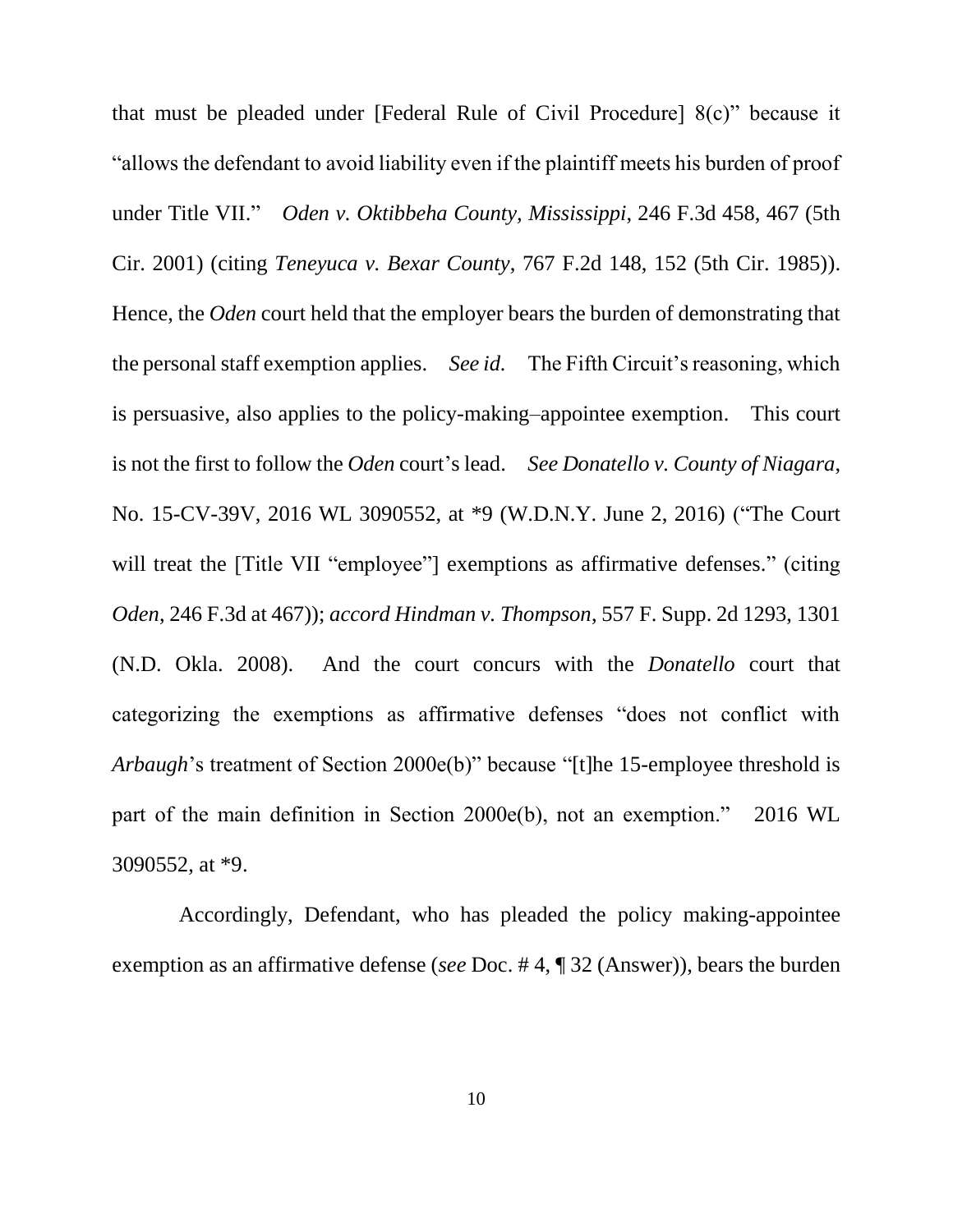of proving that Dixon, when serving as the chief of police, was an appointee on the policy making level.

## **c. Exception to Exemptions**

Dixon seeks to avoid a finding that she is an "appointee on the policy making level" by arguing that she was an "employee subject to the civil service laws" of the City of Wetumpka. 42 U.S.C. § 2000e(f). The parties also have not addressed which party bears the burden of proving the civil service exception to the policymaking–appointee exemption, and this court's independent research uncovered no on-point, controlling case  $law^3$  However, the answer lies largely in logic.

First, the court is aware of no Eleventh Circuit decision, and the parties' briefing cites none, that has required a Title VII or ADEA plaintiff to demonstrate that his or her position is subject to the civil service laws as part of the prima facie proof of "employee" status. *See Cuddeback v. Fla. Bd. of Educ.*, 381 F.3d 1230, 1234 (11th Cir. 2004) ("[T]his circuit has adopted the 'economic realities' test to determine whether a Title VII plaintiff is an employee."). Second, whether a Title

<sup>3</sup> Case law is sparse to non-existent. *See, e.g., Southard v. City of Oronogo*, No. 12- 05027-CV-SW-SWH, 2013 WL 352943, at \*3 (W.D. Mo. Jan. 29, 2013) (finding that the defendant adequately pleaded the [Fair Labor Standards Act's ("FLSA")] "employee" exemption for an elected official's staff where the defendant alleged "that plaintiff may not have been an employee eligible for overtime under federal or state law or regulations as plaintiff was appointed by the mayor/board of alderman, was not subject to civil service laws, and was employed by the Board of Alderman").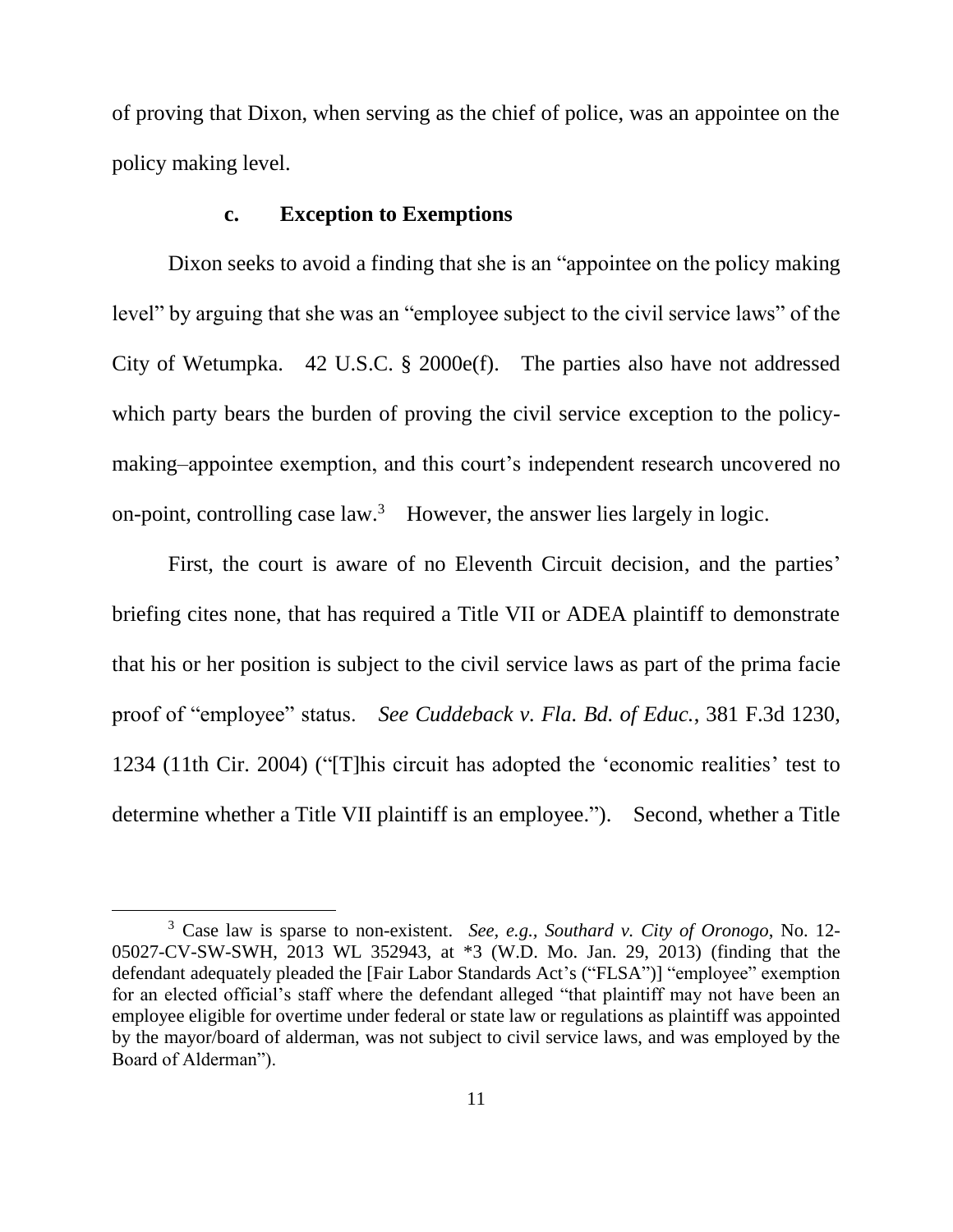VII or ADEA plaintiff is subject to the civil service laws becomes relevant only after the employer demonstrates that the plaintiff is an appointee on the policy making level or falls within one of the other three exemptions to the definition of "employee." Requiring plaintiffs to plead and prove that they are subject to state or local governmental civil service laws as part of their case in chief would make little sense because the exception arises only after the employer invokes the exemption. For that reason, the court finds that whether Dixon is subject to the City of Wetumpka's civil service laws is a component of the City's affirmative defense.

Because Defendant bears the burden of proof on its affirmative defense, at summary judgment, Defendant must demonstrate the absence of a genuine dispute of material fact on the elements of its affirmative defense. *See United States v. Four Parcels of Real Prop. in Greene & Tuscaloosa Ctys. in the State of Ala.*, 941 F.2d 1428, 1438 (11th Cir. 1991) ("When the *moving* party has the burden of proof at trial, that party must show *affirmatively* the absence of a genuine issue of material fact: it 'must support its motion with credible evidence . . . that would entitle it to a directed verdict if not controverted at trial.'" (quoting *Celotex Corp. v. Catrett*, 477 U.S. 317, 331 (1986) (Brennan, J., dissenting)). The court examines Defendant's objections in light of these parameters.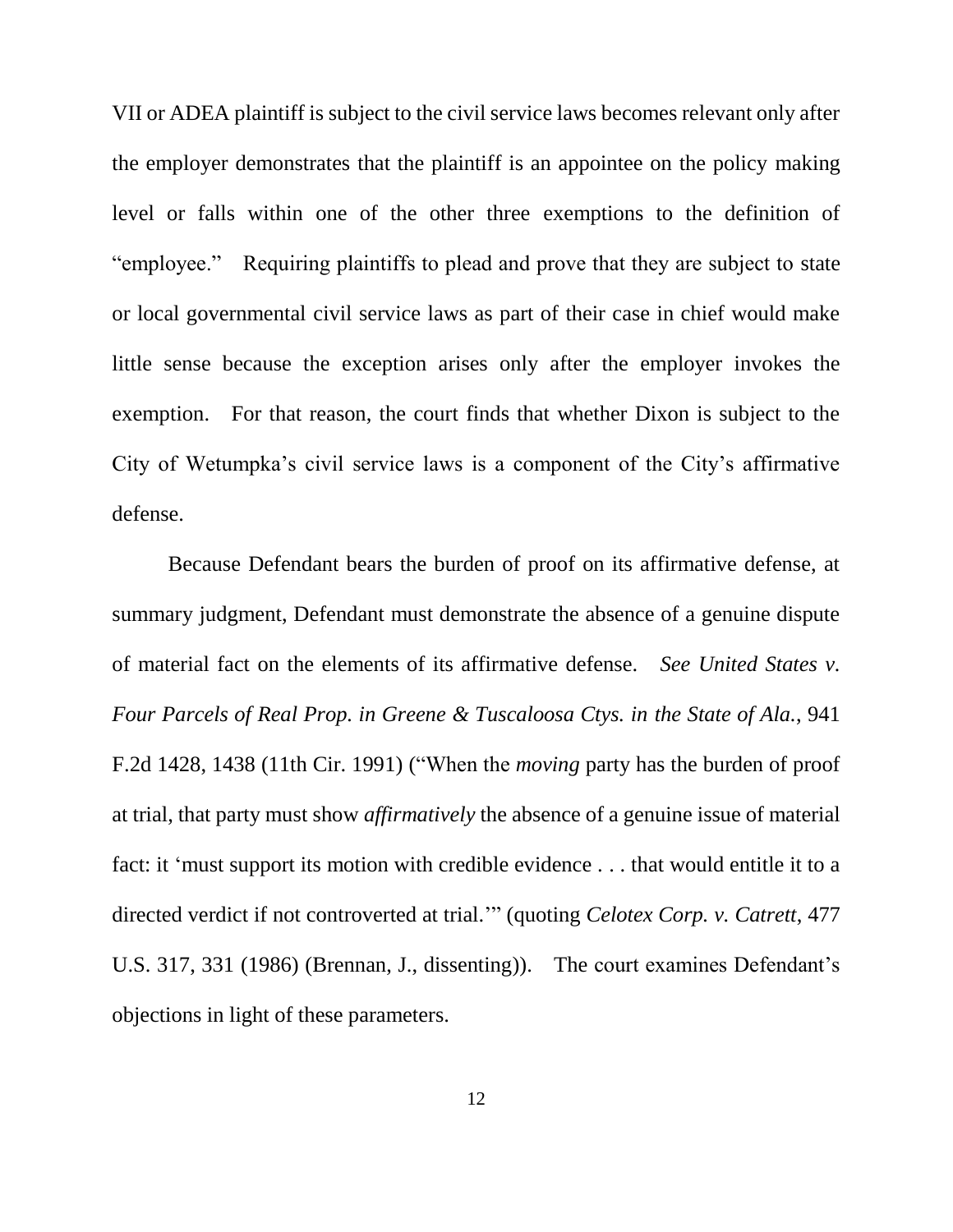# *2. Whether Dixon, as Chief of Police, Was an Appointee on the Policy Making Level*

Defendant objects to the Magistrate Judge's recommended denial of summary judgment on the issue of whether Dixon, as chief of police, was an "appointee on the policy making level." It contends primarily that the Magistrate Judge "appli[ed] an erroneous [legal] standard." (Doc. # 39, at 2.) The objections, which are threefold, do not identify any error in the Recommendation.

First, Defendant contends that, as to the responsibilities of the job of chief of police, the Recommendation improperly focuses on Dixon's argument that the formulation of policy must pertain to the "'exercise of the Constitutional or legal powers of the office.'" (*See* Doc. # 38, at 13–14 (quoting Doc. # 23, at 16).) The formulation of policy, according to Defendant, need not pertain to the exercise of such powers. The Recommendation noted Dixon's argument—that she contended that she was not an "'adviser' to either the [City] Council or the Mayor 'with respect to the exercise of the Constitutional or legal powers of the office'" (Doc. # 23, at 16; Doc. # 41, at 3–4)—but the Recommendation did not resolve it. Although the court finds persuasive the Tenth Circuit's holding that, under the plain-language doctrine, the four exemptions in § 2000e(f) are separate and distinct,<sup>4</sup> meaning that Dixon's

<sup>4</sup> *See Kelly v. City of Albuqurque*, 542 F.3d 802, 808 (10th Cir. 2008) (holding that, "[p]ursuant to the plain language of  $\lceil \xi \rceil 2000e(f)$ ], the exemptions are distinct" and criticizing the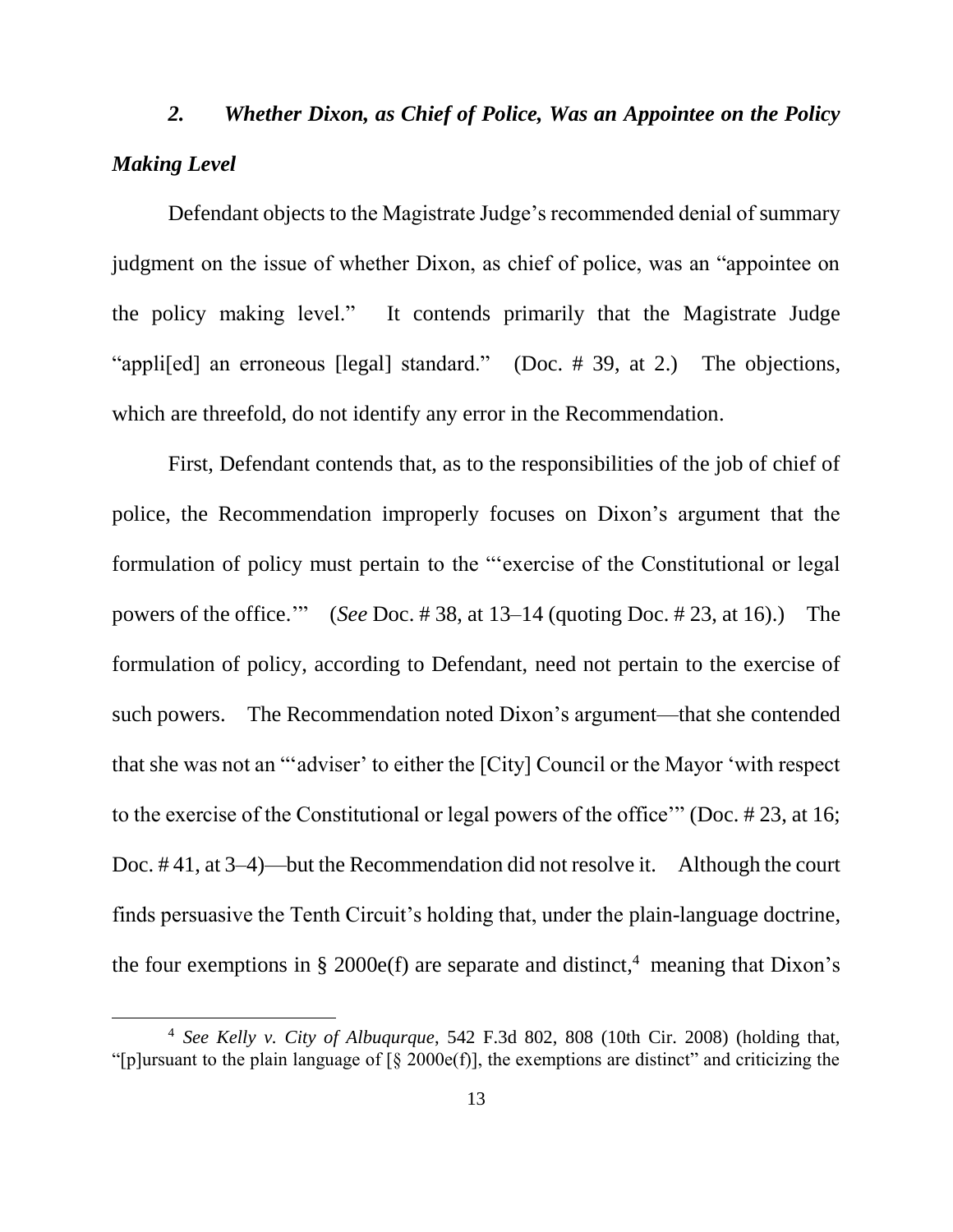argument conflates two statutory exemptions, $5$  the Recommendation does not appear to adopt Dixon's argument. Hence, this court cannot say that the Recommendation erred when it noted, but neither accepted nor rejected, the argument.

Second, Defendant argues that the focus of the inquiry when examining the job responsibilities of a potential policy making appointee is "not necessarily on the specific duties undertaken by the individual," contrary to the Recommendation's finding, but rather "on what is required of the position itself." (Doc. # 39, at 5.) This court has recognized that "the proper inquiry relates not to the powers exercised by the plaintiff, but to the powers inherent in the position occupied by the plaintiff." *Blevins v. City of Tuskegee, Alabama*, No. 3:09-cv-137, 2010 WL 2541147, at \*5

employer's argument as "intermingl[ing] the four distinct exemptions, creating an overarching personal staff exemption"); *see also Nichols v. Hurley*, 921 F.2d 1101, 1108 (10th Cir. 1990) ("[F]our *separate* categories of people are not covered by Title VII or the FLSA."); *see also United States v. Townsend*, 630 F.3d 1003, 1010 (11th Cir. 2011) ("[W]ith questions of statutory interpretation, [the] inquiry begins with the plain language of the statute.").

<sup>5</sup> Dixon also cites *EEOC v. Reno*, 758 F.2d 581 (11th Cir. 1985), as supporting her position that an appointee on a policy making level must formulate policy concerning the "constitutional and legal powers" of the appointing authority. *Id.* at 584. In *Reno*, the Eleventh Circuit held that an assistant state attorney fell within the personal staff exception of the ADEA's definition of "employee." *Id.* Although some of the language in *Reno* sweeps broadly, Defendant is not arguing that Dixon is a member of the city council's personal staff. *Reno* is distinguishable because its holding did not address the exemption at issue in this case. *But see Rutland v. Moore*, 54 F.3d 226, 230 (5th Cir. 1995) ("Courts have failed, at times, to identify specifically which of the four § 630(f) exemptions is applicable, ofttimes applying a generic 'personal staff' exemption to any § 630(f) exemption." (citing *Reno*, 758 F.2d at 581)).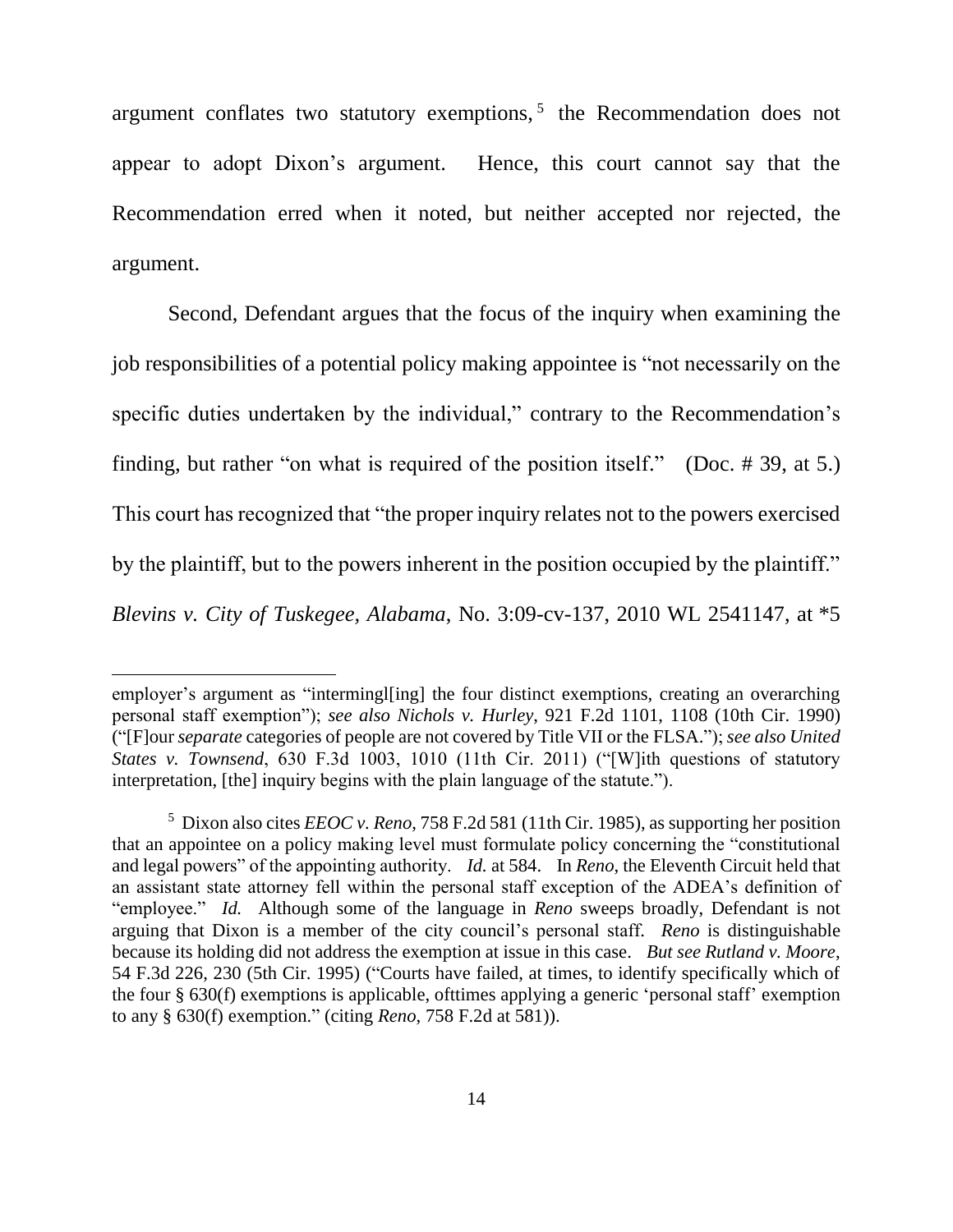(M.D. Ala. June 18, 2010) (citing *Heck v. City of Freeport*, 985 F.2d 305, 309 (7th Cir. 1993)). Hence, the issue is whether the plaintiff "occup[ied] a position with inherent discretionary powers." *Id.* The Recommendation concluded that Defendant's summary judgment motion should be denied based upon, at least in part, disputes in the evidence as to Dixon's "actual role" as chief of police. (Doc. # 38, at 14.)

Even if the Recommendation reflects an erroneous application of the law, Defendant has not shown that the outcome is wrong. This leads to Defendant's third argument. Defendant says that the record is "fully developed with documentary evidence and testimony" (Doc. # 39, at 3–4), but Defendant fails to demonstrate what evidence shows, as a matter of law and without dispute, that Dixon's appointed position as chief of police was "on a policy making level."<sup>6</sup> (Doc. # 39, at 3–4.) Defendant points to (1) Dixon's deposition testimony for its argument that Dixon "formulated policy" and (2) the job description for the chief of police to "establish[ ] that it was [Dixon's] duty to develop 'departmental rules and

<sup>6</sup> As discussed in the Recommendation, and as this court found in *Blevins*, 2010 WL 2541147, at \*5, three factors are particularly relevant to whether an employee is an "appointee on a policy making level": (1) "whether the [appointee] ha[d] discretionary, rather than solely administrative powers"; (2) "whether the [appointee] serve[d] at the pleasure of the appointing authority"; and (3) "whether the [appointee] formulate[d] policy." *Id.* (citing *Stillians v. Iowa*, 843 F.2d 276, 278 (8th Cir. 1988) (analyzing the definition of "employee" in the ADEA), *abrogated on other grounds*, *Astoria Fed. Sav. & Loan Ass'n v. Solimino*, 501 U.S. 104 (1991)).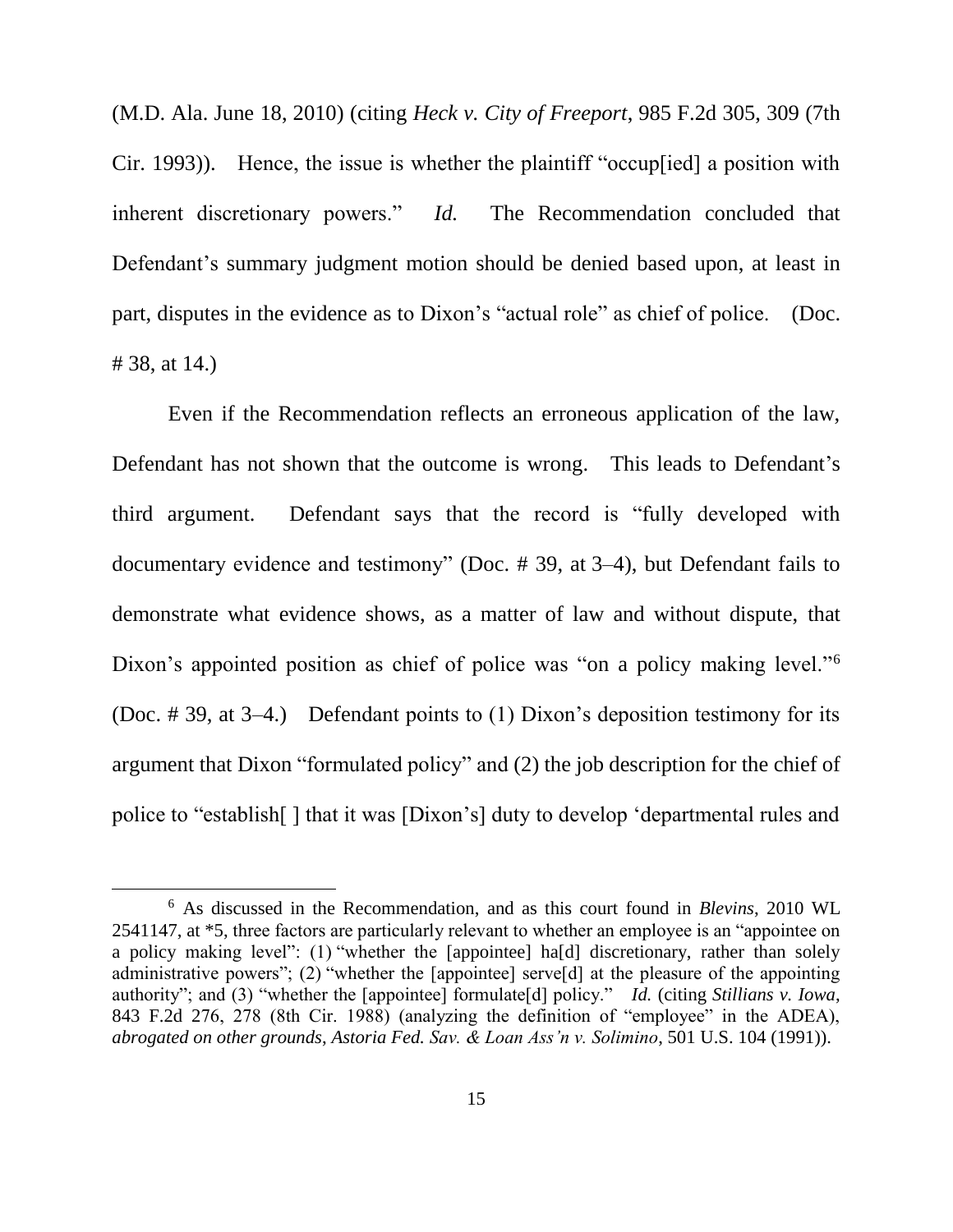policies.'" (Doc. # 39, at 5 (citing Doc. # 21-7, at 38, 43, 48 (Dixon's Dep.); Doc. # 21-18 (City of Wetumpka Classification Description for the Chief of Police).)

The cited portions of the deposition testimony are conclusory. To illustrate, the questioning begins with, "I figured you made policy," and ends with, "I did." (Doc. # 21-7, at 38; *accord* Doc. # 21-7, at 43.) There are no follow-up questions or explanations concerning even the generic types of policies Dixon formulated. And the job description is not illuminative because the duty—"develop [ing] department rules, policies, and procedures"—is not listed in the job description's "basic functions and responsibilities" for the chief of police. It is in a different section that lists *potential* job duties that make up the "essential functions" of the position for purposes of the Americans with Disabilities Act ("ADA"). (Doc. # 21- 18, at 1 (providing that "[t]he essential functions, pursuant to the [ADA], *may* include the . . . duties . . . detailed below," but "*may not* include all the duties listed," and then listing as one of the duties "develops department rules, policies, and procedures" (emphasis added).) That the job of chief of police "may" or "may not" include policy making obviously does not show that the chief of police makes policy. The job description, in and of itself, is ambiguous as to whether developing policies is a component of the position of the job of chief of police. Nor does it illuminate whether Dixon was "'on the policymaking level.'" *Gregory v. Ashcroft*, 501 U.S.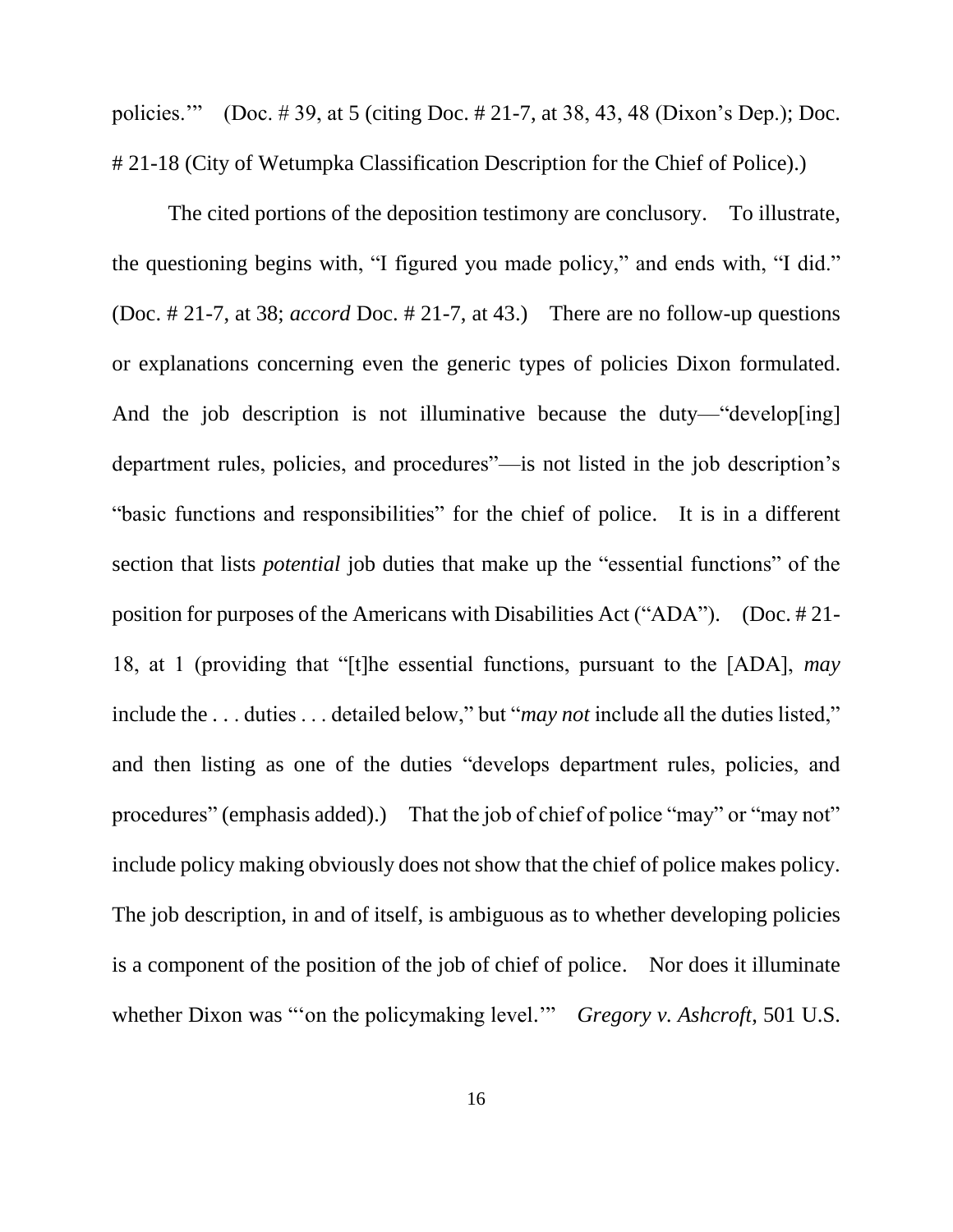452, 466–67 (1991) (citing "employee" definition in the ADEA). That ambiguous evidence, in conjunction with Dixon's conclusory deposition testimony, fails to sustain Defendant's burden to "show affirmatively the absence of a genuine [dispute] of material fact . . . with credible evidence . . . that would entitle it to a directed verdict if not controverted at trial." *Four Parcels of Real Prop.*, 941 F.2d at 1438.

Moreover, Defendant's objection addresses only one of multiple factors relevant to whether an employee is an "appointee on the policy making level." *See Blevins*, 2010 WL 2541147, at \*5. Developed analysis of these factors is missing, and Defendant's original summary judgment briefing does not fill that void. In its briefing on the issue, which was before the Magistrate Judge, Defendant devotes less than a dozen lines to the discussion of these factors, and those lines consist largely of broad statements that are devoid of analysis. (*See, e.g.*, Doc. # 22, at 15–16 ("Chief Dixon exercised discretionary powers over the police department, as demonstrated by the job description duties and responsibilities for that position, as well as her own testimony." (citing no supporting evidence).) It is not the court's function, or the Magistrate Judge's, "to weed through the summary judgment submissions in search of evidence to support [Defendant's] [affirmative defenses]."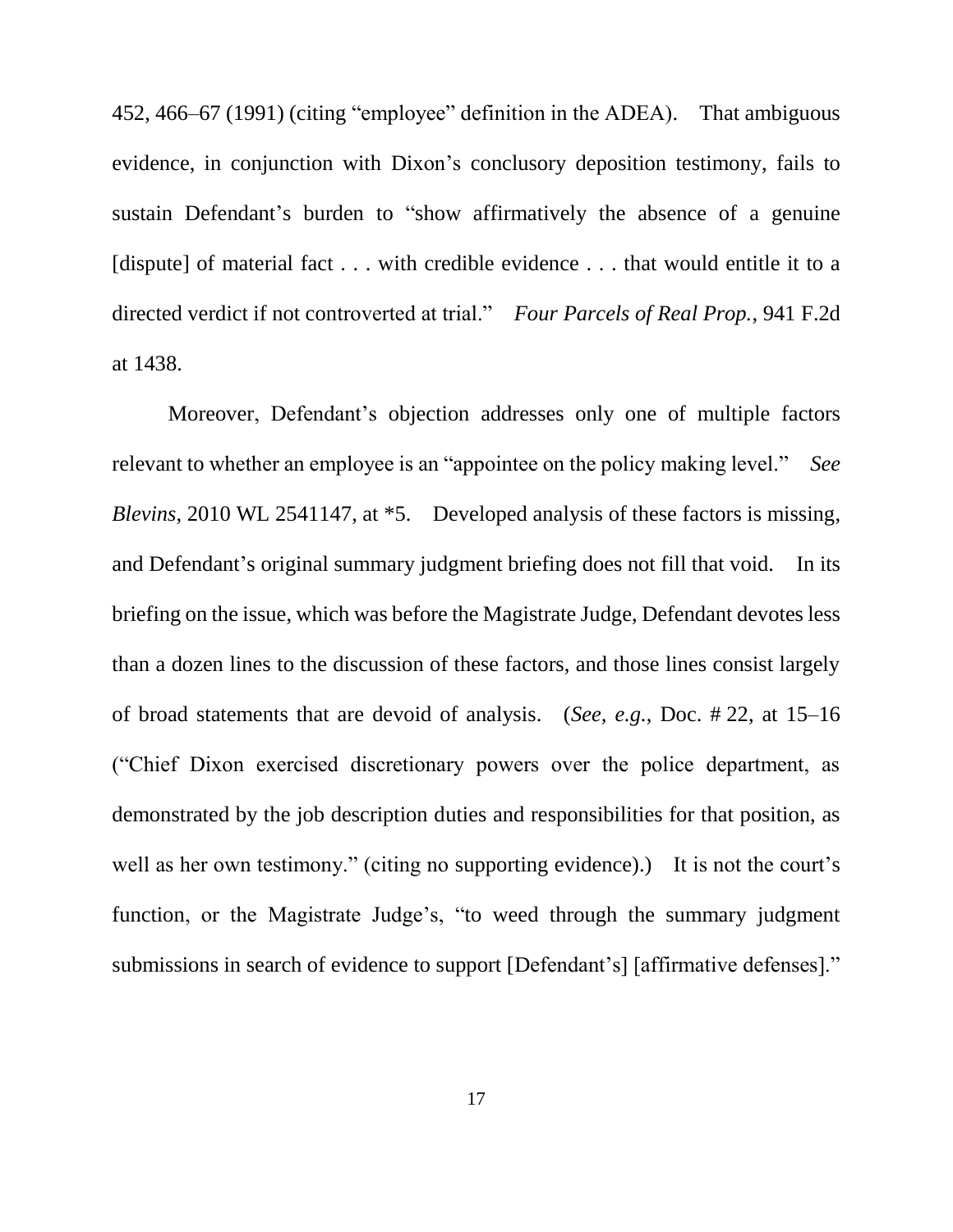*Byrne v. Ala. Alcoholic Beverage Control Bd.*, 635 F. Supp. 2d 1281, 1297 n.16 (M.D. Ala. 2009) (citation omitted).

In sum, the summary judgment record is insufficient to allow Defendant to carry its burden of proof and show "affirmatively the absence of a genuine [dispute] of material fact" on summary judgment. *Four Parcels of Real Prop.*, 941 F.2d at 1438. Accordingly, the Recommendation did not err in concluding that Defendant's motion for summary judgment should be denied on the issue of whether Dixon was an appointee on the policy making level.

# **3.** *Whether Dixon Was Subject to the City's Civil Service Laws*

The Magistrate Judge determined that, based upon the limited evidentiary record, he was "unable to determine on this motion [for summary judgment] the applicability of the civil service law exception to the appointee exemption." (Doc. # 38, at 12.) The Magistrate Judge's recommended decision to deny Defendant's motion for summary judgment is correct. Further elaboration will shed light on why the summary judgment record is inadequate and will aid in the parties' trial preparations. Hence, the Recommendation is due to be adopted, on this point, with the following additional discussion.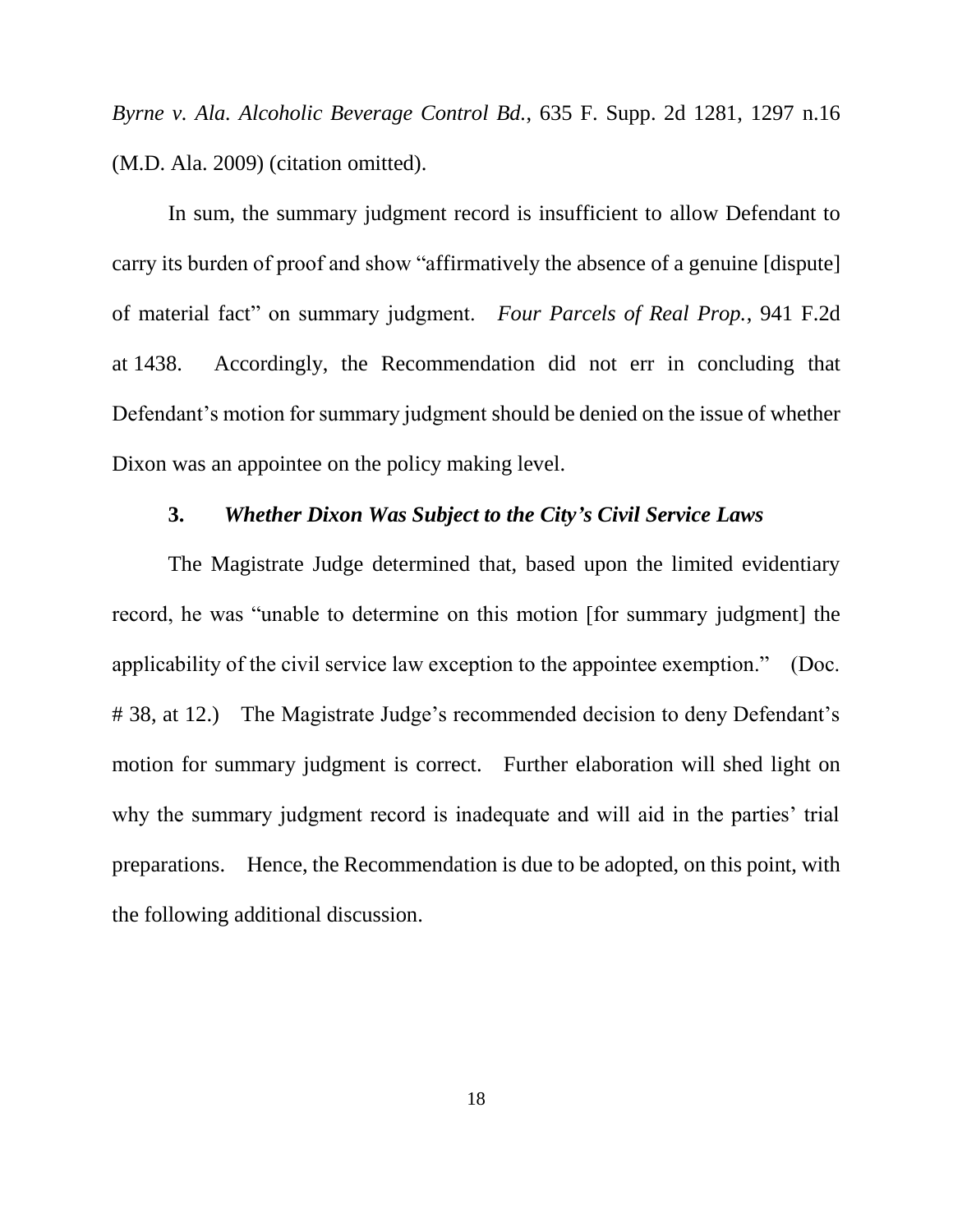To begin, the Magistrate Judge is correct that the lack of a developed record on summary judgment impeded a reasoned decision. Because the parties failed to flesh out the law, their arguments are somewhat misdirected.

Neither Title VII nor the ADEA defines the phrase "subject to the civil service laws," and the parties do not cite any case law defining or analyzing this phrase. There is regulatory help, however, that the briefing omits. The definition of "employee" under the FLSA, 29 U.S.C. §§ 201 to 219, also contains this phrase, and the Secretary of Labor has promulgated a regulation defining "subject to the civil service laws." This definition is instructive as to the sort of state laws that are "civil service laws." *Cf. Nichols v. Hurley*, 921 F.2d 1101, 1103 (10th Cir. 1990) (recognizing that "the definition of 'employee' under the FLSA is essentially identical to that under Title VII" and, thus, looking to Title VII for guidance on whether an "employee" exemption applies). The Secretary of Labor's regulation provides:

The term "civil service laws" refers to a personnel system established by law which is designed to protect employees from arbitrary action, personal favoritism, and political coercion, and which uses a competitive or merit examination process for selection and placement. Continued tenure of employment of employees under civil service, except for cause, is provided.

29 C.F.R. § 553.11(c). Discussing section 553.11(c), one treatise has observed that the civil service laws generally feature: (1) a competitive or merit promotion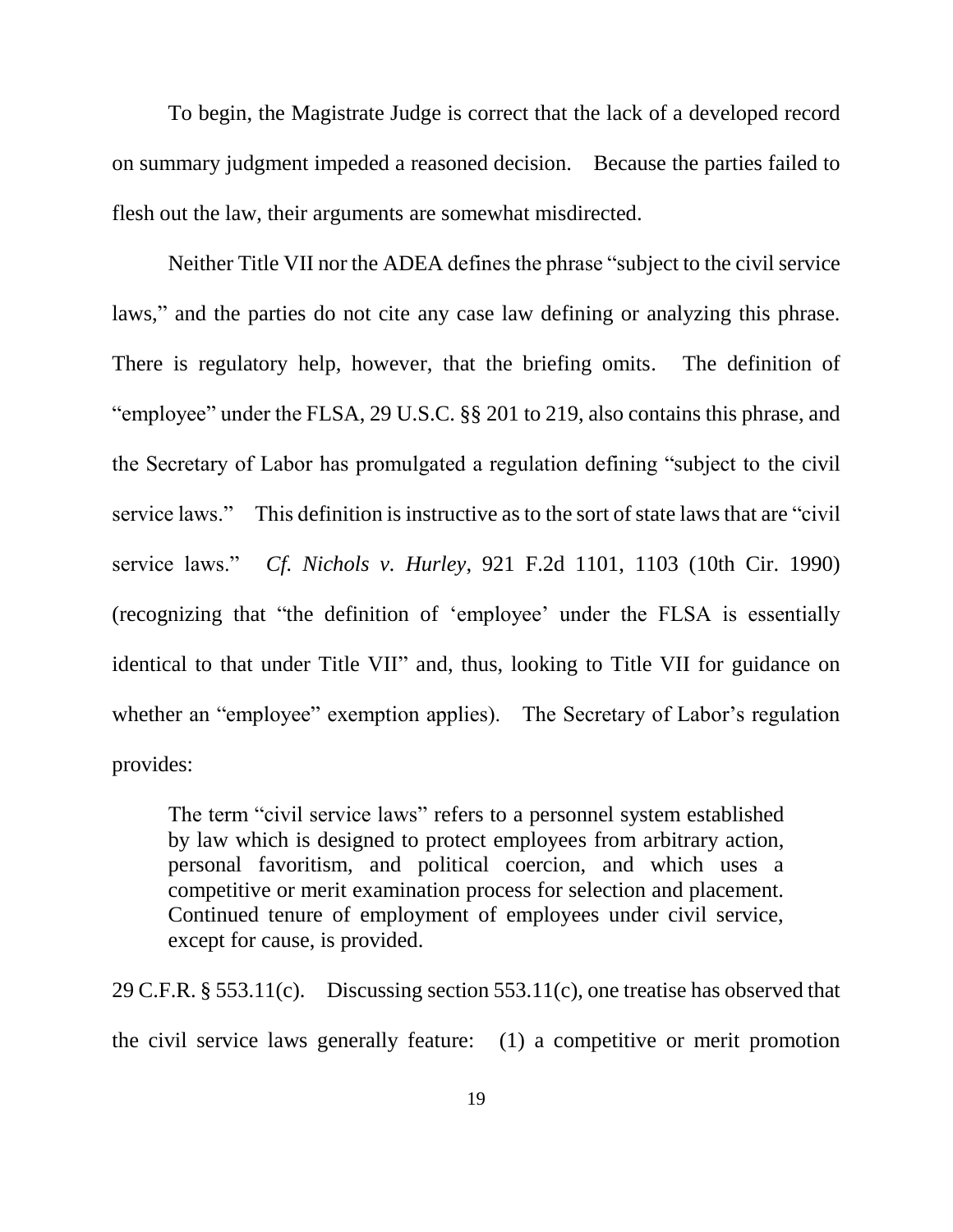system, and (2) protection from arbitrary dismissal. 2 Compensation & Benefits § 21:4.

Hence, Defendant must prove at trial (and show the absence of a genuine dispute of material fact at summary judgment) that Dixon, as chief of police, was subject to the city's personnel laws that create the type of protections set out above.

First, as to the methods the city council used to advertise and select applicants to fill the position of chief of police, Defendant's arguments are sparse as to what degree merit and competition played a role in the process. All that Defendant points out is that, in 2009, Dixon was one of three candidates for the position of chief of police (Doc., # 22, at 1–2), and the record shows that these three candidates did not come from within the Wetumpka Police Department (Doc. # 21-7, at 27, 28, 160). It also can be implied that there were no other serious candidates when the city council reappointed Dixon as chief of police in 2013. (Doc. # 22, at 2.) Second, even if it is assumed that this evidence indicates a lack of a competitive or merit promotion system, something the court need not decide, Defendant has not shown the absence of a genuine dispute of material fact on the question whether Dixon had protections from arbitrary dismissal. Some fleshing out of the law is necessary here.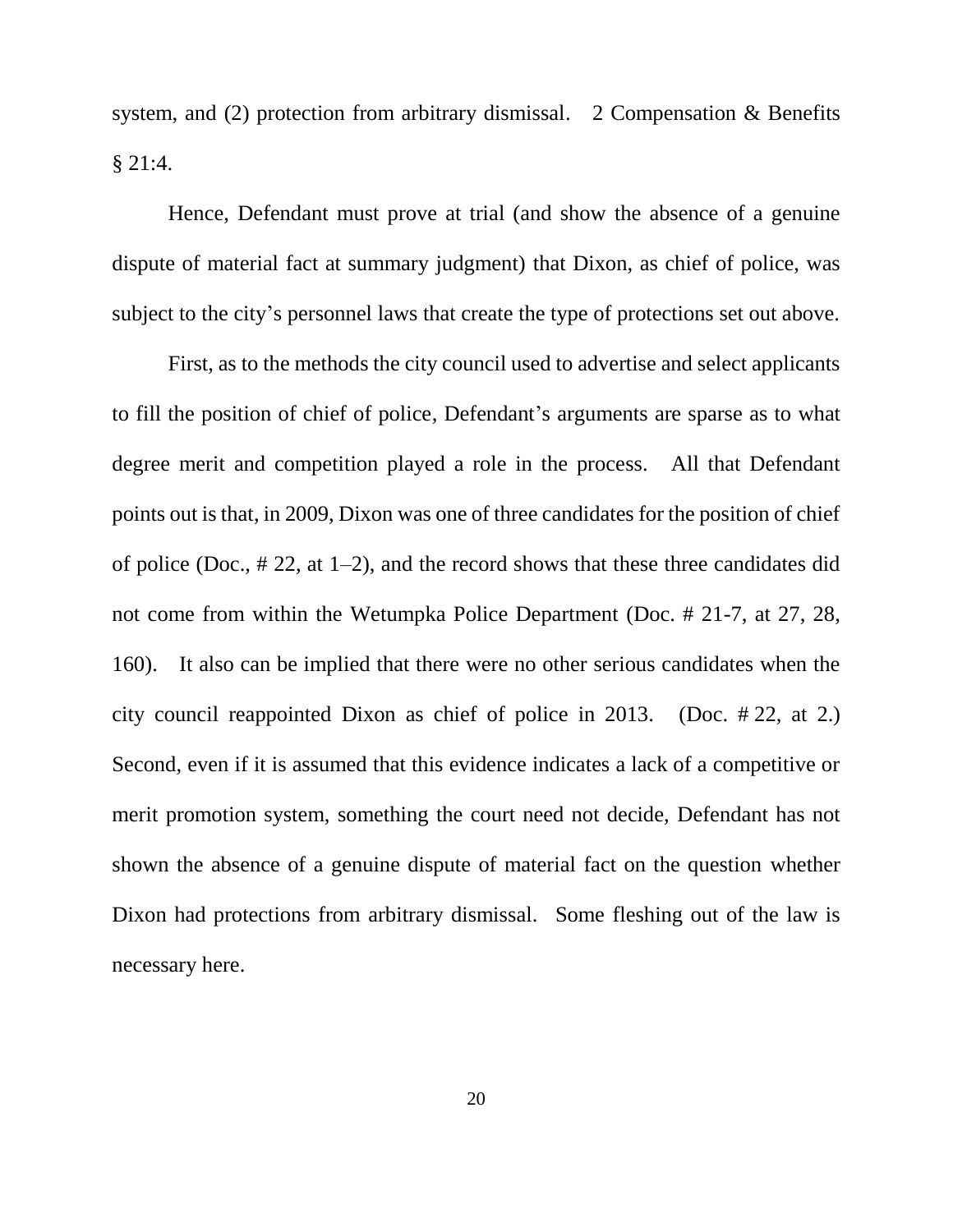Alabama law requires the City of Wetumpka to have "an acceptable civil service merit system governing the appointment, removal, tenure, and official conduct of its law enforcement officers." Ala. Code § 11-43-180. The chief of police is, by statutory definition, a "law enforcement officer," *see id.* § 11-43-231, but there is a caveat to coverage: "The merit system may exempt from its provisions the chief of police . . . ." *Id.* § 11-43-187. Even where a merit system includes the exemption, another Alabama statute—embodied in Article 11 of Title 11 and titled "Due Process for Municipal Law Enforcement Officers"— requires every municipality to "provide a predisciplinary hearing prior to the suspension or termination of its law enforcement officers." *Id.* § 11-43-230(a), (b).

The City of Wetumpka has adopted a personnel policy manual, which provides rules for personnel procedure in the areas mandated by section 11-43-180. Section 4.0, the sole policy excerpt that the parties provided, delineates which city employees are covered by the progressive disciplinary policy. Employees to whom the progressive disciplinary policy does not apply include "unclassified employees," as these employees "serve at the will of the City." Section 4.0 also recognizes that law enforcement officers have limited due process rights concerning their termination; it provides that "any law enforcement officers, as defined under Alabama Code Section 11-43-231, shall be afforded the same due process as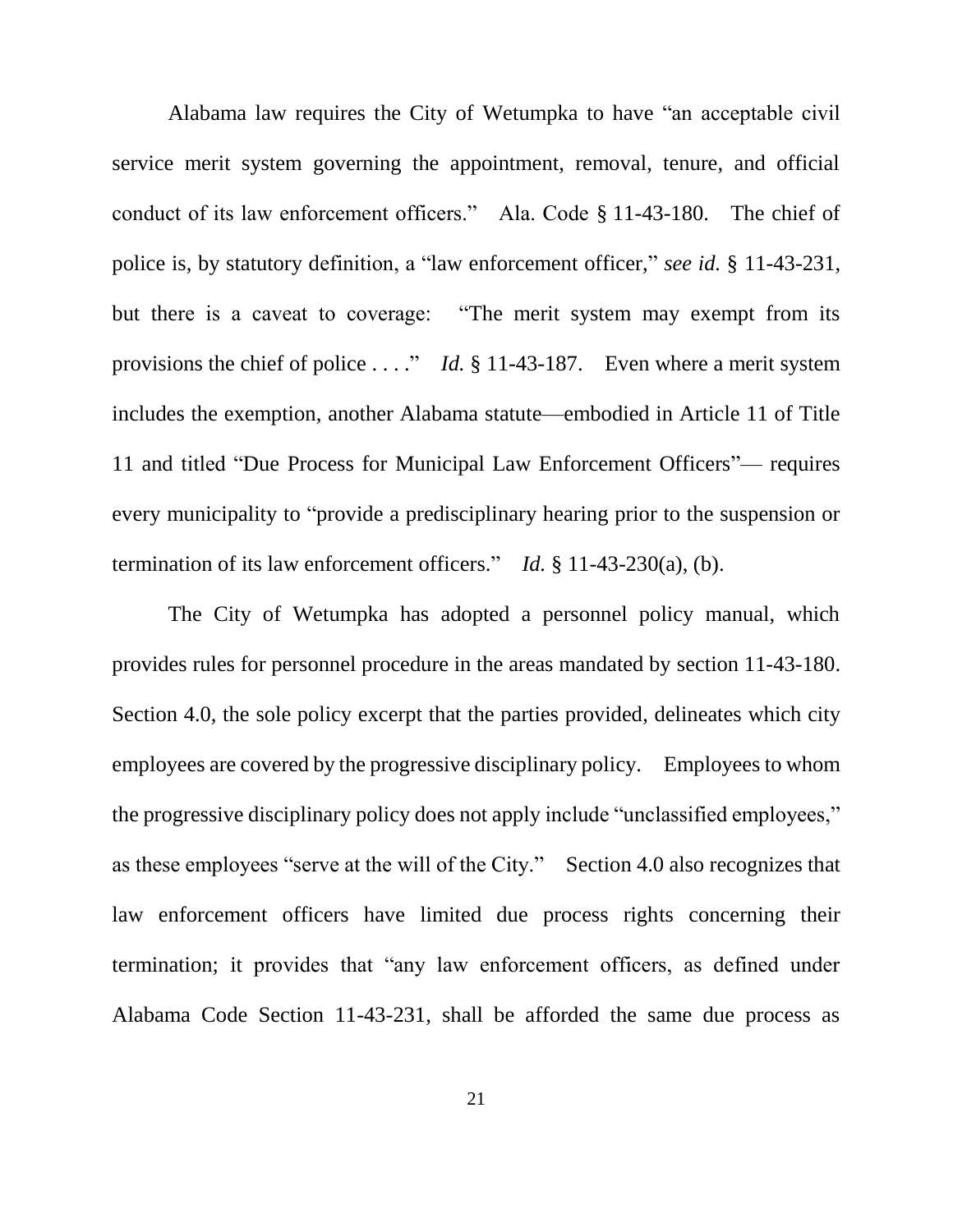classified employees as it relates to disciplinary action and rights of appeal, in accordance with Alabama Code Section 11-43-230 and Attorney General Opinion 2002-064." (Doc. # 23-10.) Moreover, as Defendant points out, the chief of police is subject to removal by the city council only "for incompetency, malfeasance, misfeasance, or nonfeasance in office and for conduct detrimental to good order or discipline, including habitual neglect of duty." Ala. Code § 11-43-160.

Defendant contends that Dixon was not "subject to the civil service laws" because the City of Wetumpka has designated the chief of police as an "unclassifiedexempt" position. (Doc.  $\#$  39, at 3.) Defendant points to its summary-judgment submission of the City of Wetumpka's classification description for the chief of police. (Doc. # 39, at 4 (citing Doc. # 21-18).) Dixon has not disputed the categorization of her position as "unclassified-exempt." However, citing section 4.0, Dixon contends that "[t]he due process requirements of Article 11 are state laws applicable to the civil service of law enforcement officers." (Doc.  $\#$  41, at 3.) Dixon contends that these due process requirements are "civil service laws" and, therefore, that she is "subject to the civil service laws" (or at least "subject to" the rules pertaining to disciplinary action). Defendant does not dispute that Dixon, as chief of police, was entitled to the mandatory due process protections afforded by Alabama statute to all law enforcement officers, but Defendant contends that the due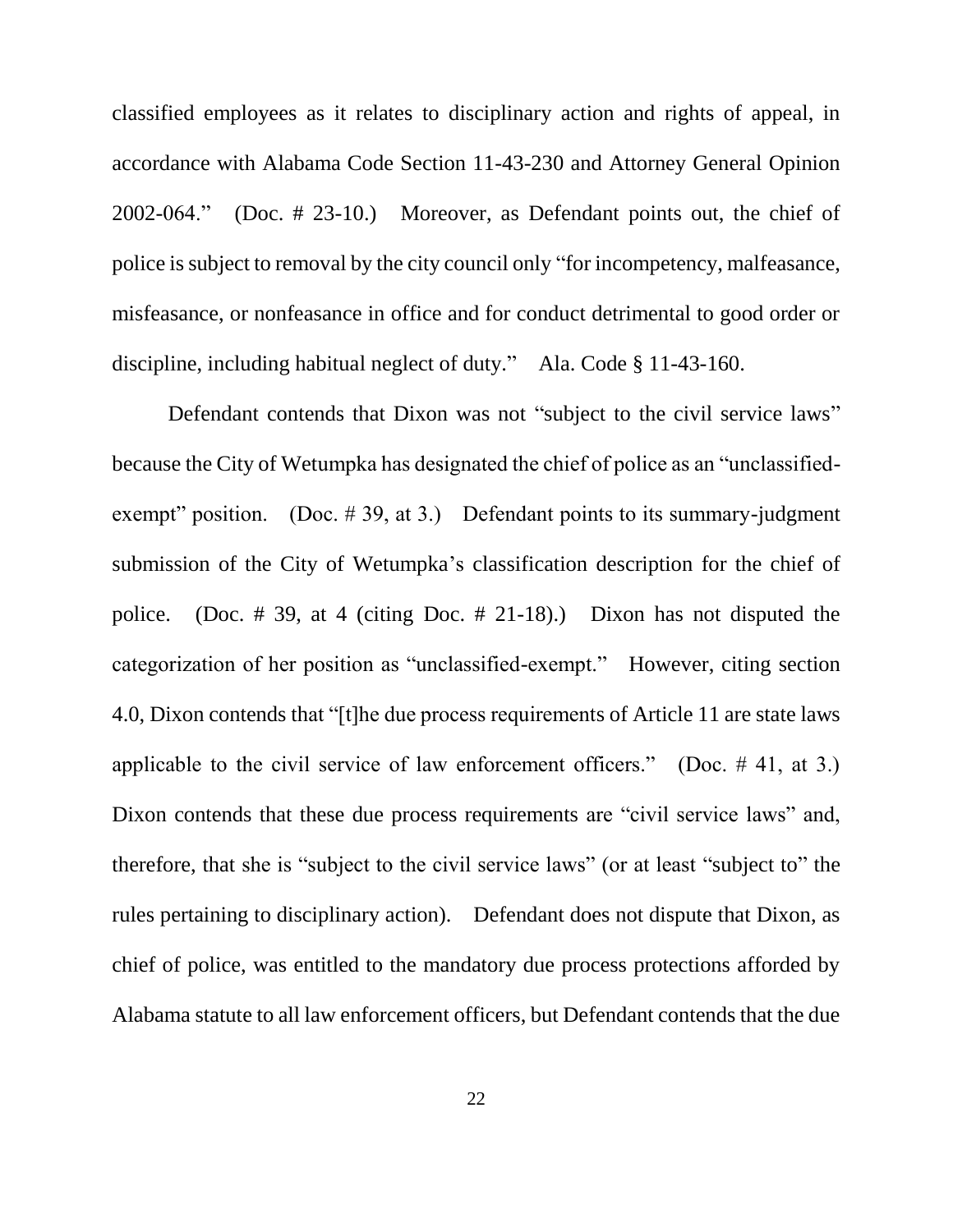process protections and civil service laws "are separate and distinct." (Doc. # 39, at 3.)

At bottom, these arguments sweep broadly. They fail to focus on the components of civil service protection that federal law deems significant. Refocusing the inquiry, the arguments demonstrate Defendant's inability to demonstrate the absence of a genuine dispute of material fact that Dixon does not have protection from arbitrary dismissal. As set forth above, Dixon has shown that she had at least some protections from arbitrary dismissal. Additionally, as the Magistrate Judge observed, Defendant "has not provided the court, nor has this court's research found, any case based on Alabama law that expressly excludes a chief of police from Title VII's definition of 'employee.'" (Doc. # 38, at 13.) The facts and the law (or, more precisely, their absence) counsel against the grant of summary judgment in Defendant's favor.

An independent ground also supports the denial of the motion for summary judgment. Defendant argued in its opening summary-judgment brief that Dixon was not an "employee" under the policy-making–appointee exemption to Title VII's and the ADEA's definition of "employee." But Defendant did not address or mention the second part of its affirmative defense, namely, whether Dixon was "subject to the civil service laws." 42 U.S.C. § 2000e(f). It did not discuss this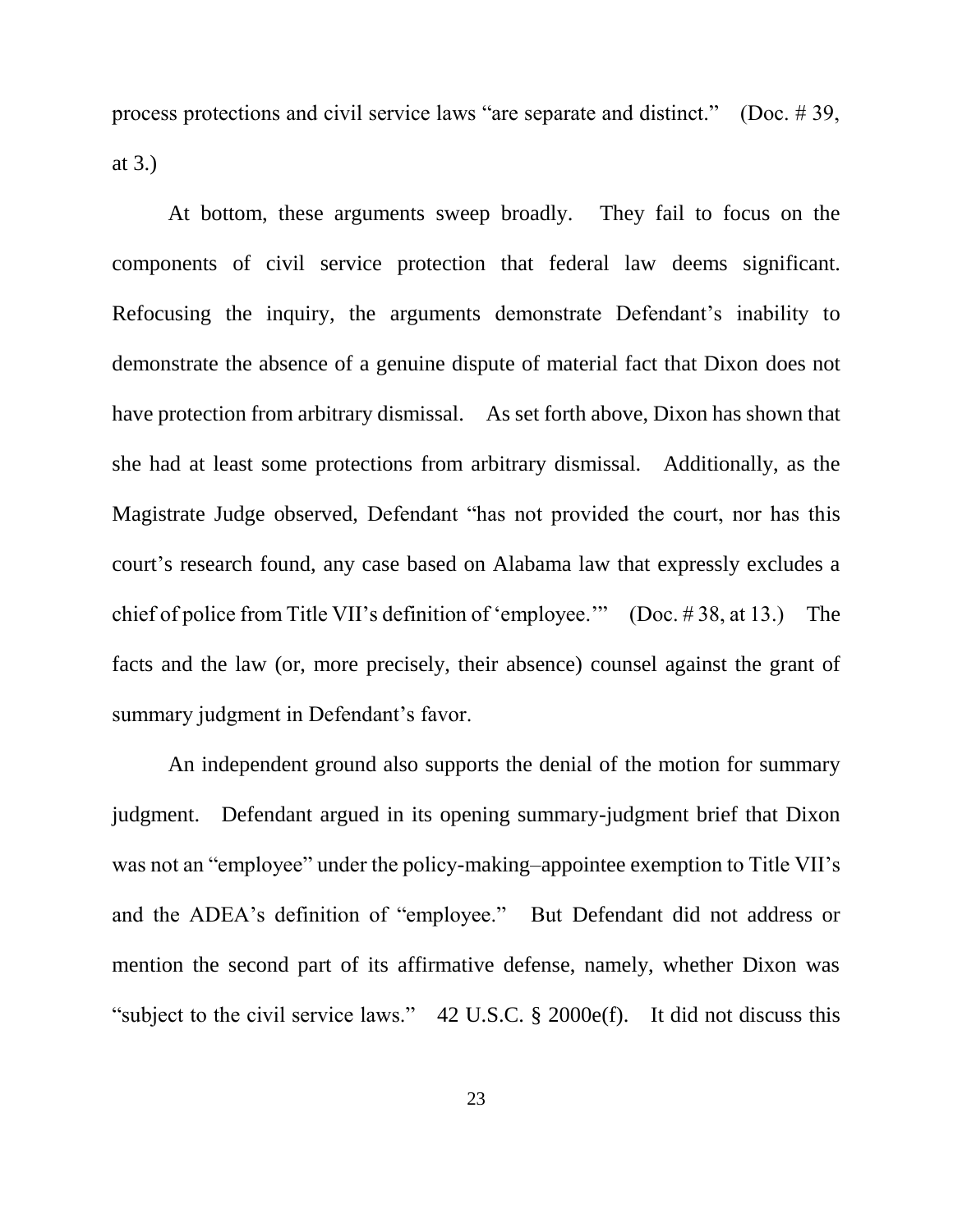issue until it filed its reply brief (Doc. # 28), and the court is under no obligation to consider an argument raised for the first time in a reply brief. Accordingly, by omission, Defendant failed to raise a genuine dispute of material fact on an element essential to its affirmative defense. For this additional reason, Defendant's motion for summary judgment on the "employee" exemption affirmative defense is due to be denied, and the Recommendation is due to be adopted.

## **B. Defendant's Motion for Summary Judgment on Crenshaw's Claims**

The Recommendation found that Crenshaw raised a genuine dispute of material fact as to whether he suffered an adverse employment action when he was placed on paid administrative leave pending the outcome of the investigation. (Doc. # 38, at 21–22.) Defendant emphasizes that Crenshaw neglected to address this argument in his summary-judgment response and instead focused solely on his demotion as the retaliatory adverse action. For the reasons that follow, Crenshaw has abandoned reliance on a retaliation claim predicated on his placement on paid administrative leave.

"When a party moves for final, not partial, summary judgment," as Defendant has done here, "it becomes incumbent upon the nonmovant to respond by, at the very least, raising in their opposition papers any and all arguments or defenses they felt precluded judgment in the moving party's favor." *Case v. Eslinger*, 555 F.3d 1317,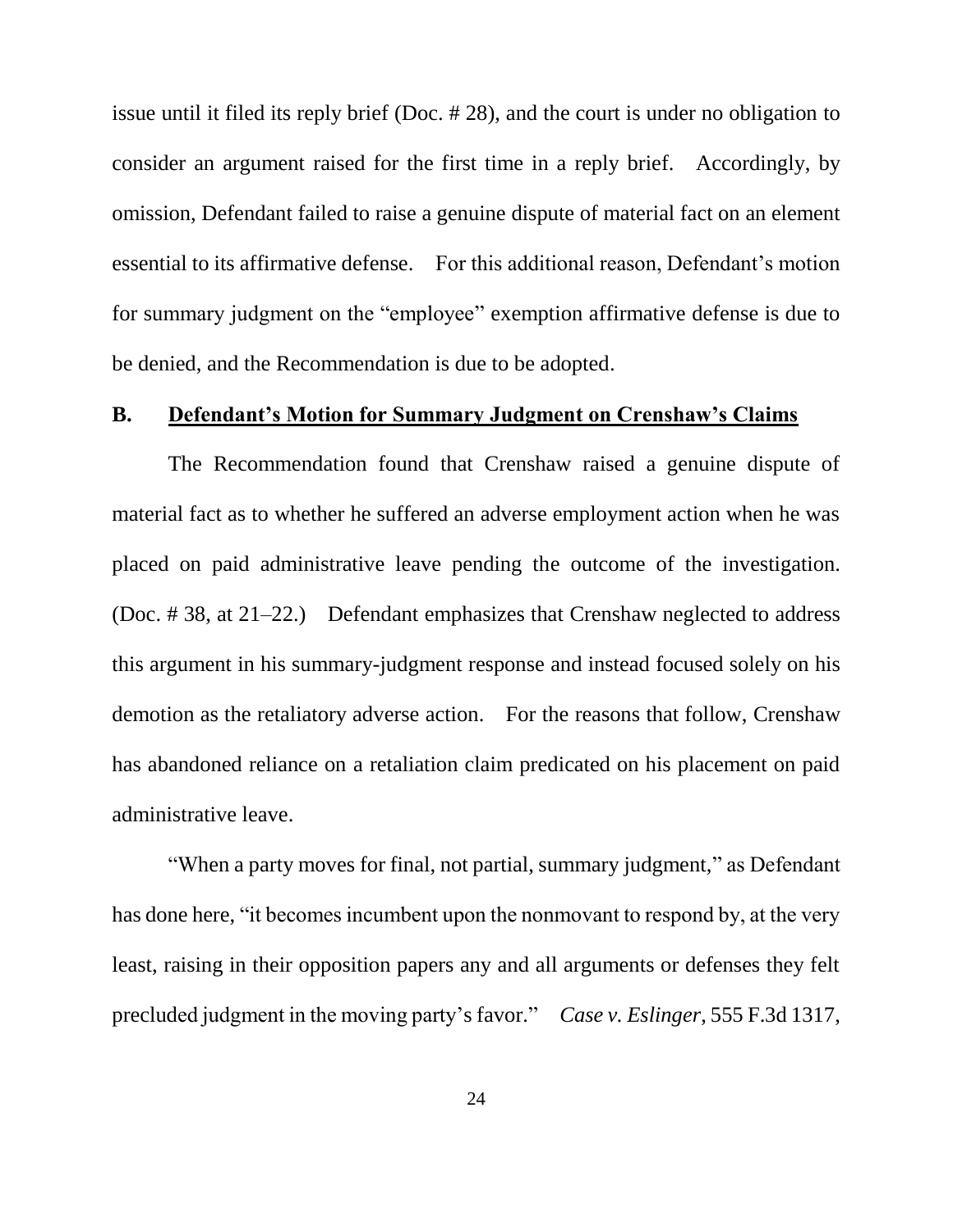1329 (11th Cir. 2009) (quotation and alterations omitted)). "[G]rounds alleged in the complaint but not relied upon in summary judgment are deemed abandoned." *Resolution Tr. Corp. v. Dunmar Corp.*, 43 F.3d 587, 599 (11th Cir. 1995).

In its brief in support of summary judgment, Defendant challenged Crenshaw's retaliation claim that relied upon his suspension with pay as the adverse employment action. (*See* Doc. # 22, at 10–11 ("[A] suspension with pay pending an investigation of misconduct is not an adverse employment action." (collecting cases).) In his response to the summary-judgment motion, Crenshaw did not mention his suspension with pay as an employment action that he deemed adverse for purposes of his Title VII retaliation claim. Thus, he raised no argument for avoiding summary judgment on this claim. Rather, he mentioned only his demotion. (Doc. # 23, at 21 ("There is little question that Crenshaw received an adverse employment action; he was demoted from Deputy Chief to Lieutenant.").) Crenshaw takes the same tact in responding to Defendant's objection. (*See* Doc. #41, at 15 (declining to "argue the issue" of whether paid administrative leave is an adverse employment action because Crenshaw's demotion was an adverse employment action that Defendant does not contest).)

Based on this record, the court finds that Crenshaw has abandoned a Title VII retaliation claim arising from being placed on paid administrative leave.